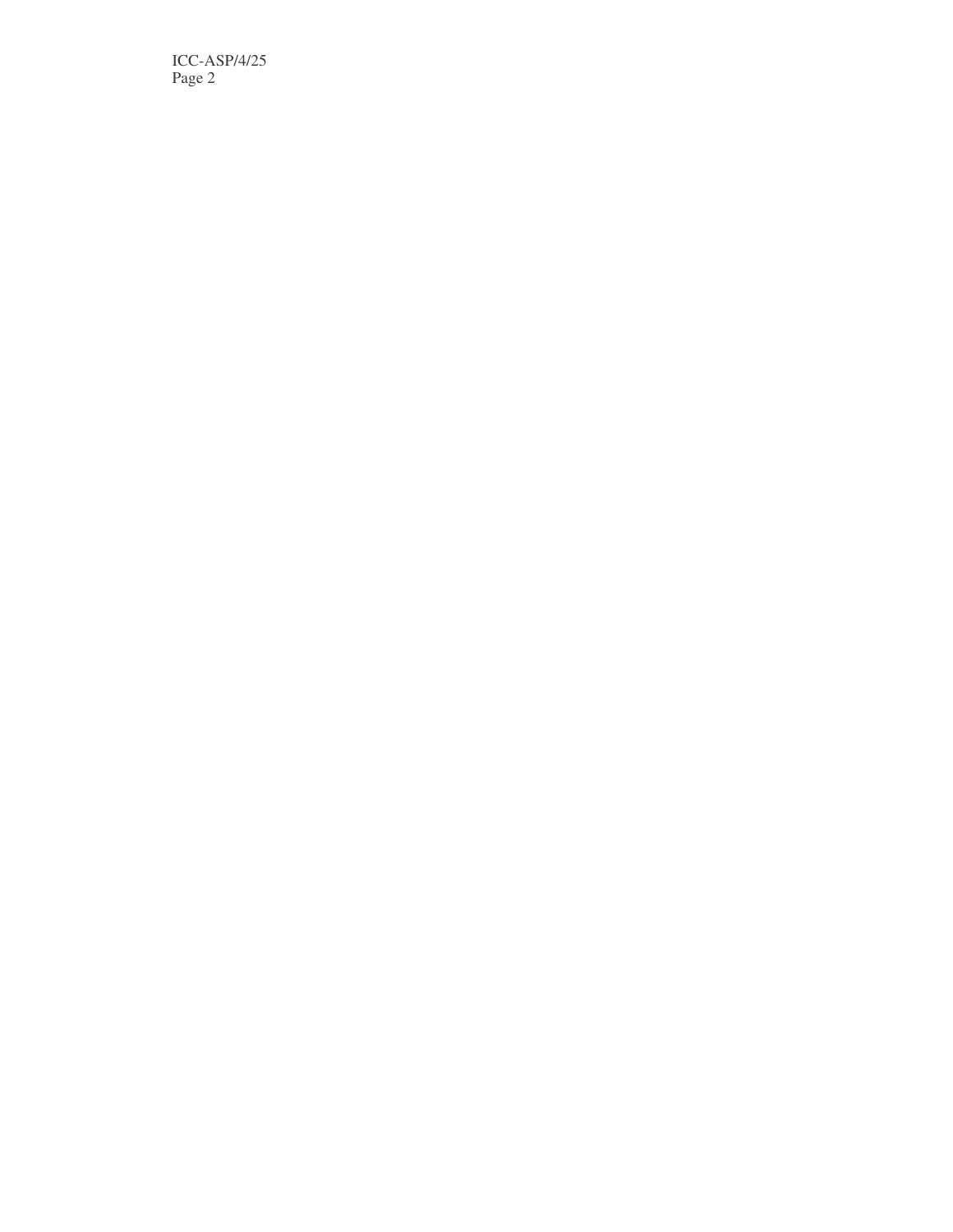# **REPORT ON THE FUTURE PERMANENT PREMISES OF THE INTERNATIONAL CRIMINAL COURT**



**Elaborated by the International Criminal Court. This report is submitted further to paragraph 39 of the report of 15 April 2005 of the Committee on Budget and Finance on the work of its fourth session, held in The Hague from 4 to 6 April 2005 (ICC-ASP/4/2).**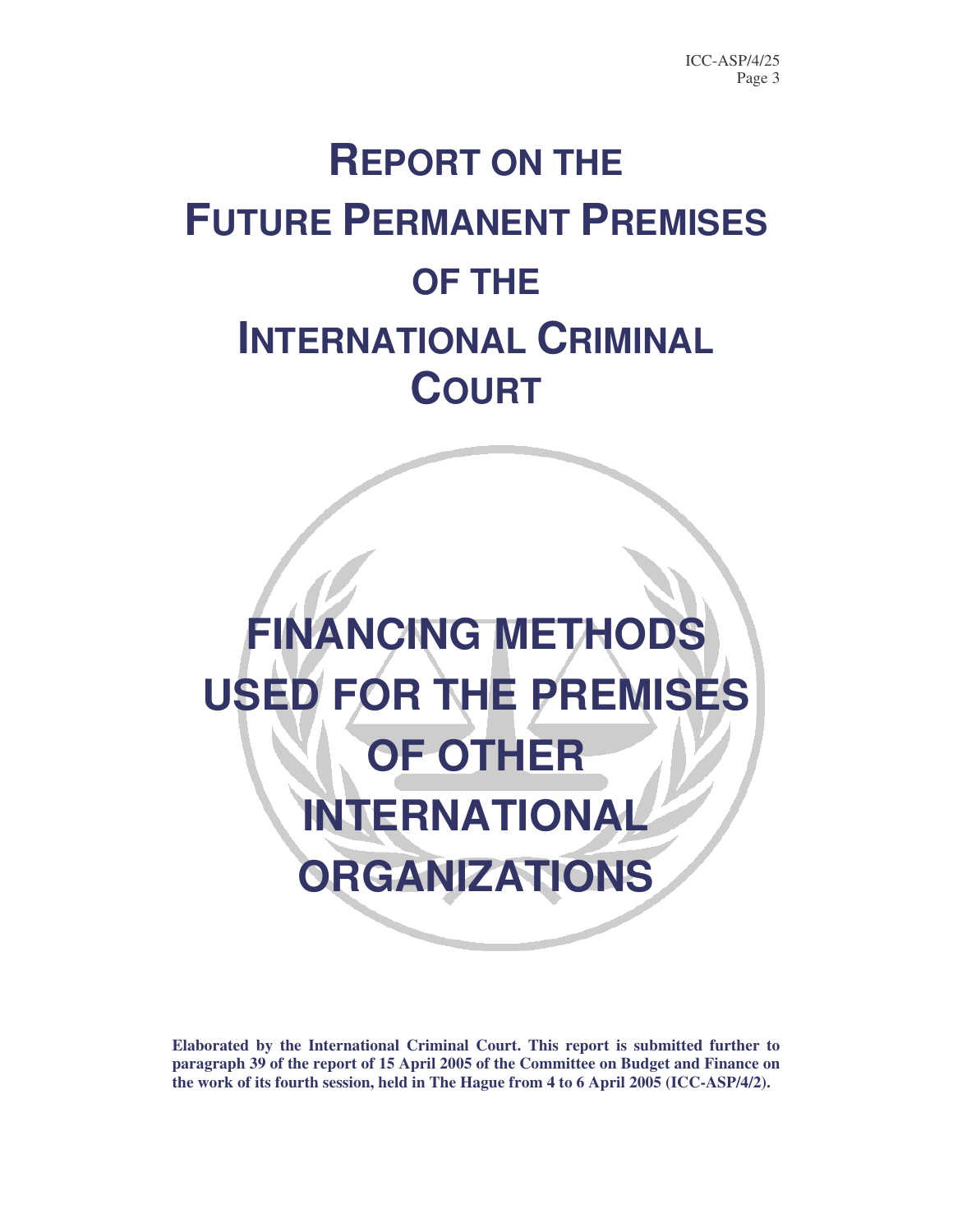| Foreword     |                                                                                                                          | 6              |
|--------------|--------------------------------------------------------------------------------------------------------------------------|----------------|
|              | <b>Executive summary</b>                                                                                                 | $\overline{7}$ |
|              | <b>Introduction</b>                                                                                                      | 9              |
| <u>1.</u>    | Financing methods used for the premises of other international organizations                                             | 10             |
| 1.1          | Methodology                                                                                                              | 10             |
| 1.2<br>1.2.1 | Relevant information from other international organizations<br>European Court of Human Rights (ECHR), Strasbourg, France | 11<br>11       |
| 1.2.2        | European Court of Justice (ECJ), Luxembourg                                                                              | 12             |
| 1.2.3        | Food and Agricultural Organization of the United Nations (FAO), Rome, Italy                                              | 14             |
| 1.2.4        | International Civil Aviation Organization (ICAO), Montreal, Canada                                                       | 15             |
| 1.2.5        | International Court of Justice (ICJ), The Hague, Netherlands                                                             | 16             |
| 1.2.6        | International Labour Organization (ILO), Geneva, Switzerland                                                             | 17             |
| 1.2.7        | International Tribunal for the Law of the Sea (ITLOS), Hamburg, Germany                                                  | 18             |
| 1.2.8        | Organization for the Prohibition of Chemical Weapons (OPCW), The Hague,<br>Netherlands                                   | 19             |
| 1.2.9        | United Nations Headquarters (UN), New York, United States of America                                                     | 20             |
| 1.2.10       | United Nations Educational, Scientific and Cultural Organization (UNESCO),<br>Paris, France                              | 22             |
|              | 1.2.11 Vienna International Centre (VIC), Vienna, Austria                                                                | 23             |
| 1.2.12       | World Trade Organization (WTO), Geneva, Switzerland                                                                      | 24             |
| 1.3<br>1.3.1 | Conclusions and implications for the International Criminal Court<br>Range of options                                    | 25<br>25       |
| 1.3.2        | Application of favourable conditions for the International Criminal Court                                                | 26             |
| 2.           | <b>Alternative methods of financing</b>                                                                                  | 27             |
| 2.1<br>2.1.1 | Different types of fund-raising<br>Public funds                                                                          | 27<br>27       |
| 2.1.2        | Private funds                                                                                                            | 27             |
| 2.1.3        | Earmarked or non-earmarked donations                                                                                     | 28             |
| 2.1.4        | Need to screen all large donations from private donors                                                                   | 28             |
| 2.2<br>2.3   | Who should do the fund-raising?<br>Concluding observations                                                               | 29<br>29       |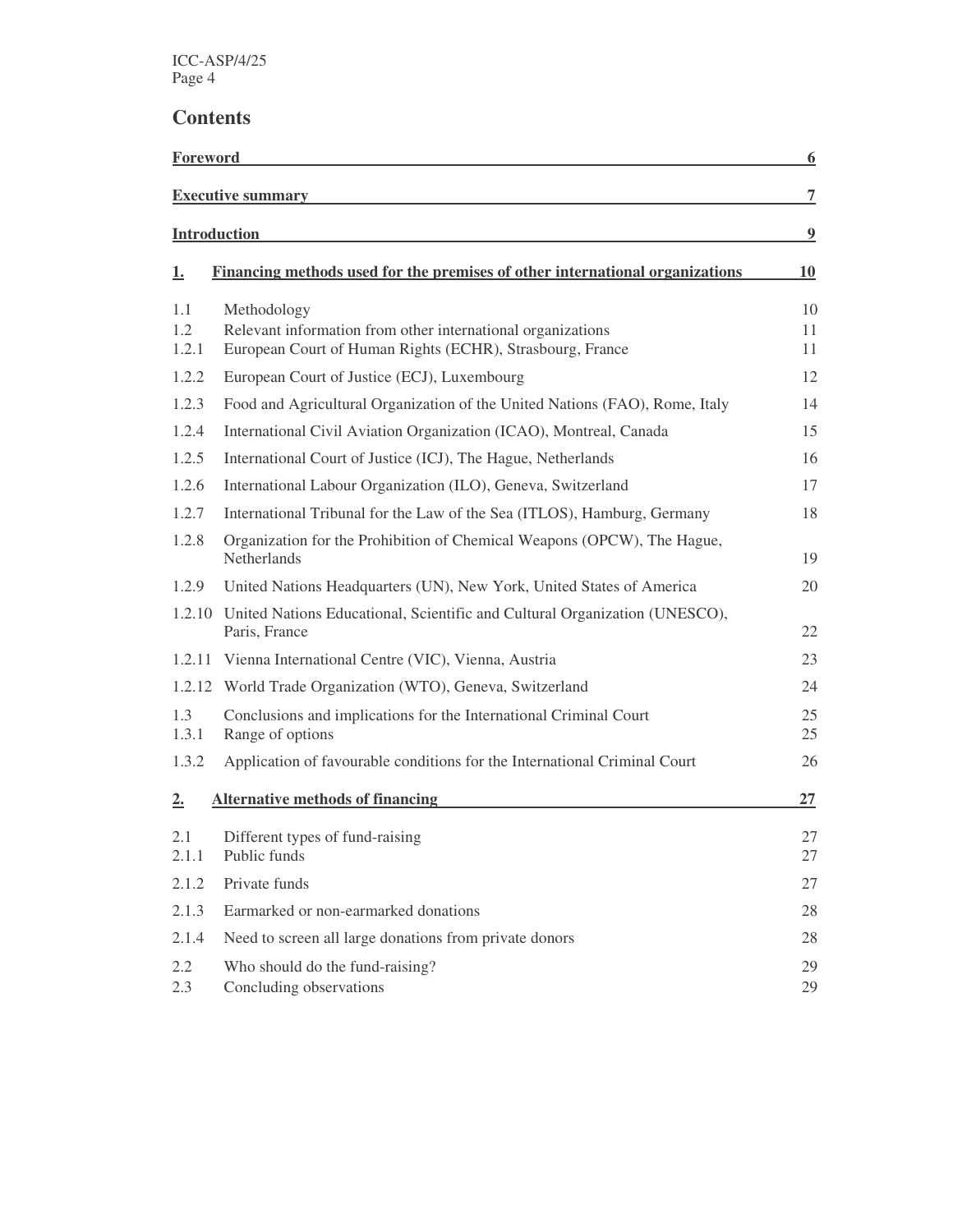This report was prepared by the Inter-Organ Committee on the Permanent Premises (IOCPP) of the International Criminal Court under the chairmanship of Judge Hans-Peter Kaul.

The Court would like to express its appreciation for the contributions and data provided by the consulted international organizations and host States.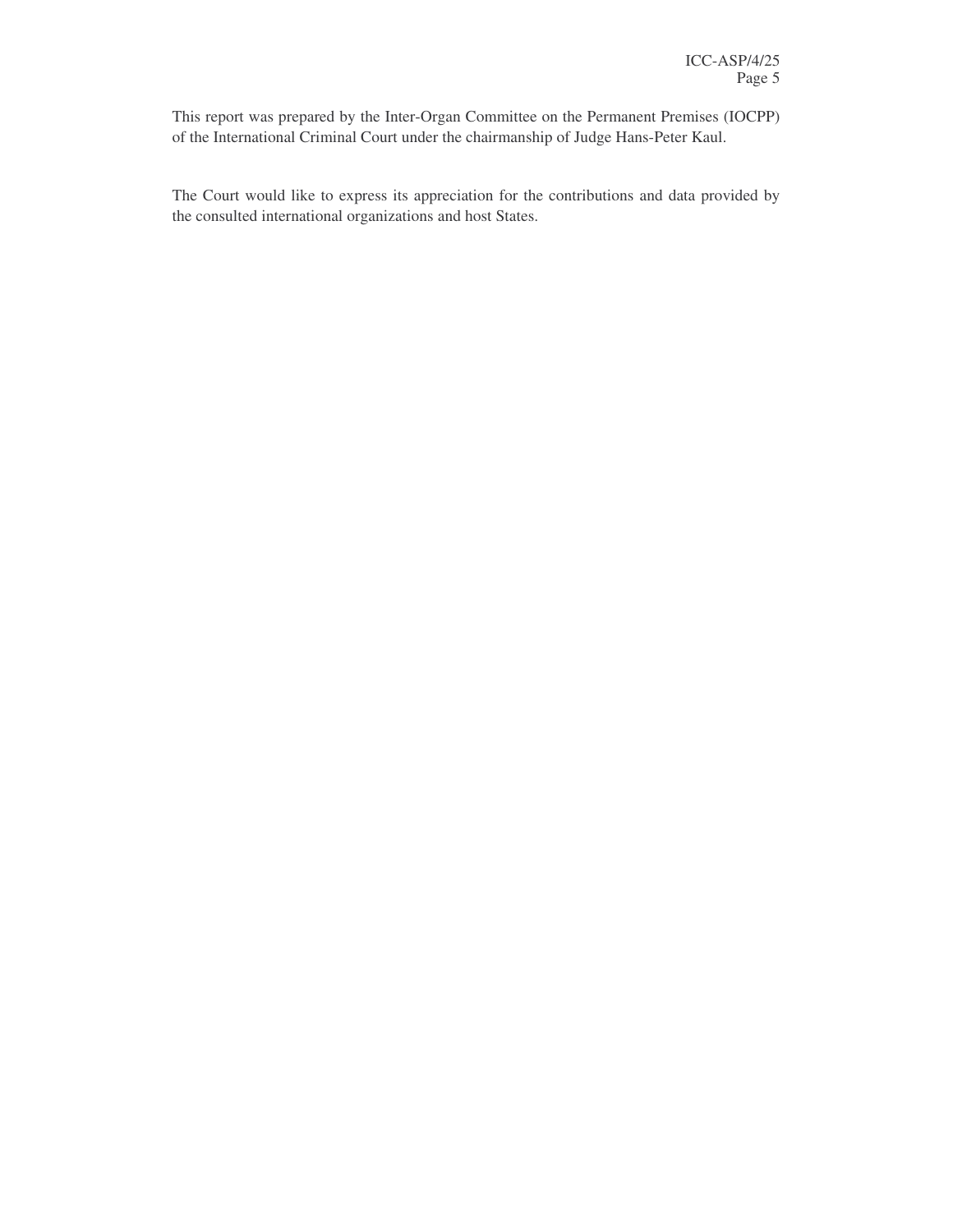#### **Foreword**

This Report on the "Financing methods used for the premises of other international organizations" is the fifth of five reports submitted by the International Criminal Court in 2005 on the future permanent premises of the Court:

- 1. "Report on the future permanent premises of the International Criminal Court Project Presentation" (ICC-ASP/4/CBF.1/3), submitted further to paragraph 4 of the report of the Committee on Budget and Finance (CBF) to the Assembly of States Parties (the Assembly) regarding discussions on the permanent premises of the Court, dated 17 August 2004 (ICC-ASP/3/17);
- 2. "Report on the future permanent premises of the International Criminal Court Housing options" (ICC-ASP/4/1) requested by the Assembly of States Parties at its third session held in The Hague from 6 to 10 September 2004;
- 3. "Report on the future permanent premises of the International Criminal Court Financial comparison of housing options" (ICC-ASP/4/CBF.2/4) requested by the CBF at its fourth session held in The Hague from 4 to 6 April 2005;
- 4. "Report on the future permanent premises of the International Criminal Court Interim report on the composition of estimated staffing levels" (ICC-ASP/4/CBF.2/5) requested by the CBF at its fourth session held in The Hague from 4 to 6 April 2005;
- 5. The present "Report on the future permanent premises of the International Criminal Court – Financing methods used for the premises of other international organizations" (ICC-ASP/4/CBF.2/6) requested by the CBF at its fourth session held in The Hague from 4 to 6 April 2005.

The Court believes that this set of five reports shows that significant progress has been made during the past year and that many important issues regarding the future permanent premises project have been clarified. This pace of progress will continue to be necessary if the objective to complete the permanent premises before the end of the rent-free period in 2012 is to be attained.

The Court hopes that this series of reports will provide the CBF and the Assembly with a solid basis for further in-depth consideration of key issues pertaining to the future permanent premises of the Court, including the question of appropriate financing modalities for its construction.

Lastly, the Court is of the view that efforts to achieve agreement on financing modalities that States Parties find satisfactory will be the main priority of this project in 2005/2006.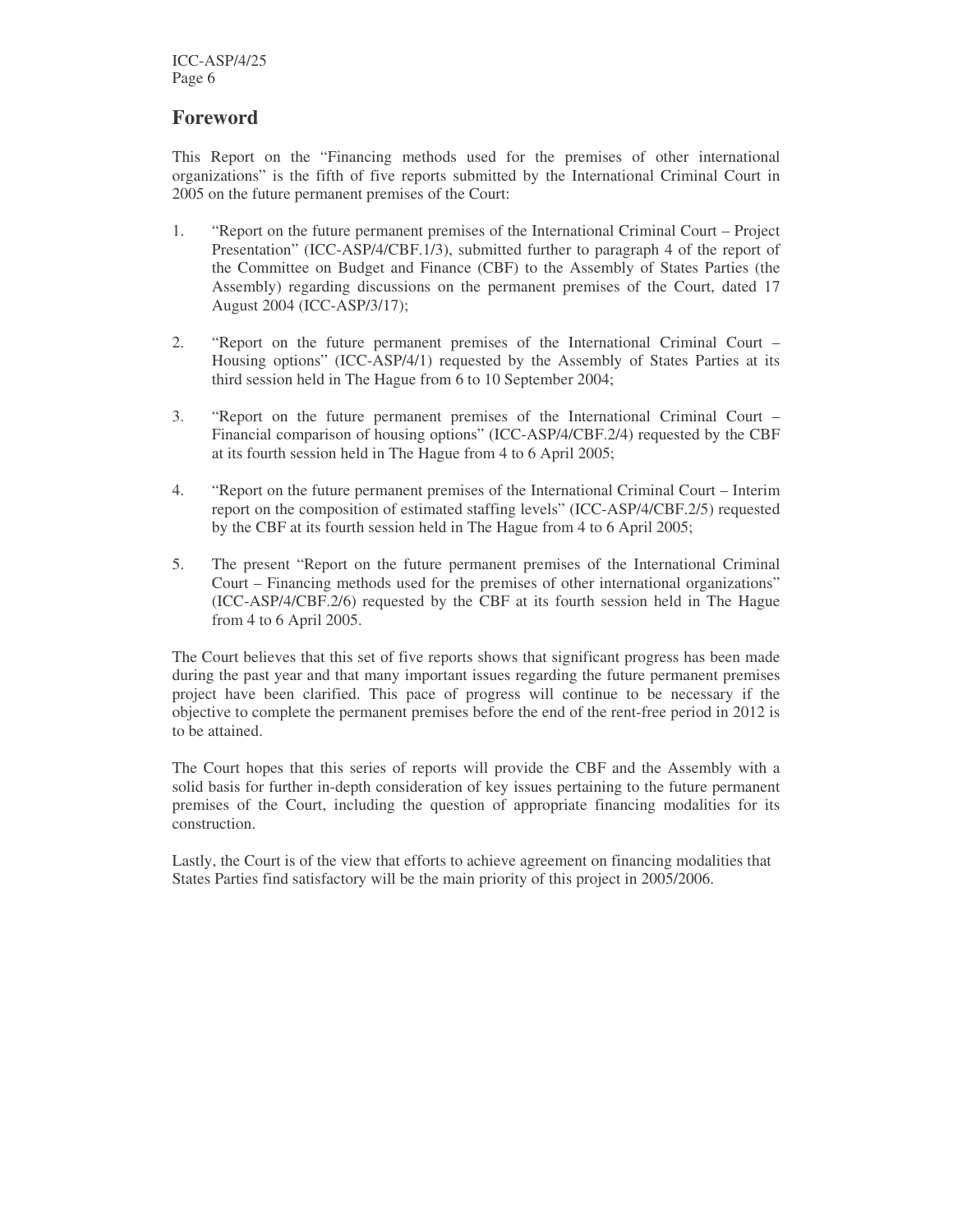#### **Executive Summary**

In paragraph 39 of the report of 15 April 2005 of the Committee on Budget and Finance on the work of its fourth session, held in The Hague from 4 to 6 April 2005 (ICC-ASP/4/2), the CBF asked the Court to prepare a report on financing methods used for the new premises of other major international organizations, including comparable international judicial institutions. The Court was also asked to consider creative financing options such as the possibility of inviting States Parties to consider making individual donations for the construction of the premises (for instance particular courtrooms or conference rooms).

This report is divided into two parts:

The first part (chapter 1) describes the financing models for the premises of 12 selected international organizations, enabling the CBF and ultimately the Assembly of States Parties to reach a decision on the Court's permanent premises on the basis of well-founded, decisive and comparable information.

The second part (chapter 2) of the report considers creative financing options, providing the CBF with some initial ideas about different possible approaches for alternative financing.

#### **Main findings and conclusions**

It emerges from the analysis of the financing conditions of major international organizations that the organizations were in most cases offered favourable conditions<sup>1</sup>. The range of options may be summarized as follows:

|                |                                                                                                                    | <b>Examples</b>                                                   |
|----------------|--------------------------------------------------------------------------------------------------------------------|-------------------------------------------------------------------|
| $\mathbf{A}$ . | Land<br>- Granted free of charge or for a symbolic rent                                                            | ECHR, ECJ, FAO,<br>ICJ, ILO, ITLOS,<br>UNESCO, VIC,<br><b>WTO</b> |
| <b>B.</b>      | <b>Building</b><br>- Host State lets the building for a symbolic rent to the organization                          | FAO, ITLOS, VIC                                                   |
| $\mathbf{C}$ . | Loan<br>- Interest-free loan                                                                                       | ILO, UNESCO, UN                                                   |
|                | - Favourable loan, e.g. 3% over 40 years                                                                           | ECJ, ILO (until<br>1996)                                          |
| D.             | <b>Subsidized costs</b><br>Shared costs between organization and host State<br>$\overline{\phantom{a}}$            | <b>ICAO</b>                                                       |
|                | - Host State pays a (larger) part of the extraordinary budget (e.g. 24%<br>instead of 12% for the ordinary budget) | <b>ECHR</b>                                                       |
| Е.             | <b>Donations</b> (e.g. the land, the building or parts of the building)                                            | ICJ, UN                                                           |

<sup>&</sup>lt;sup>1</sup> The term "favourable conditions" is understood here to mean better than market conditions/commercial terms.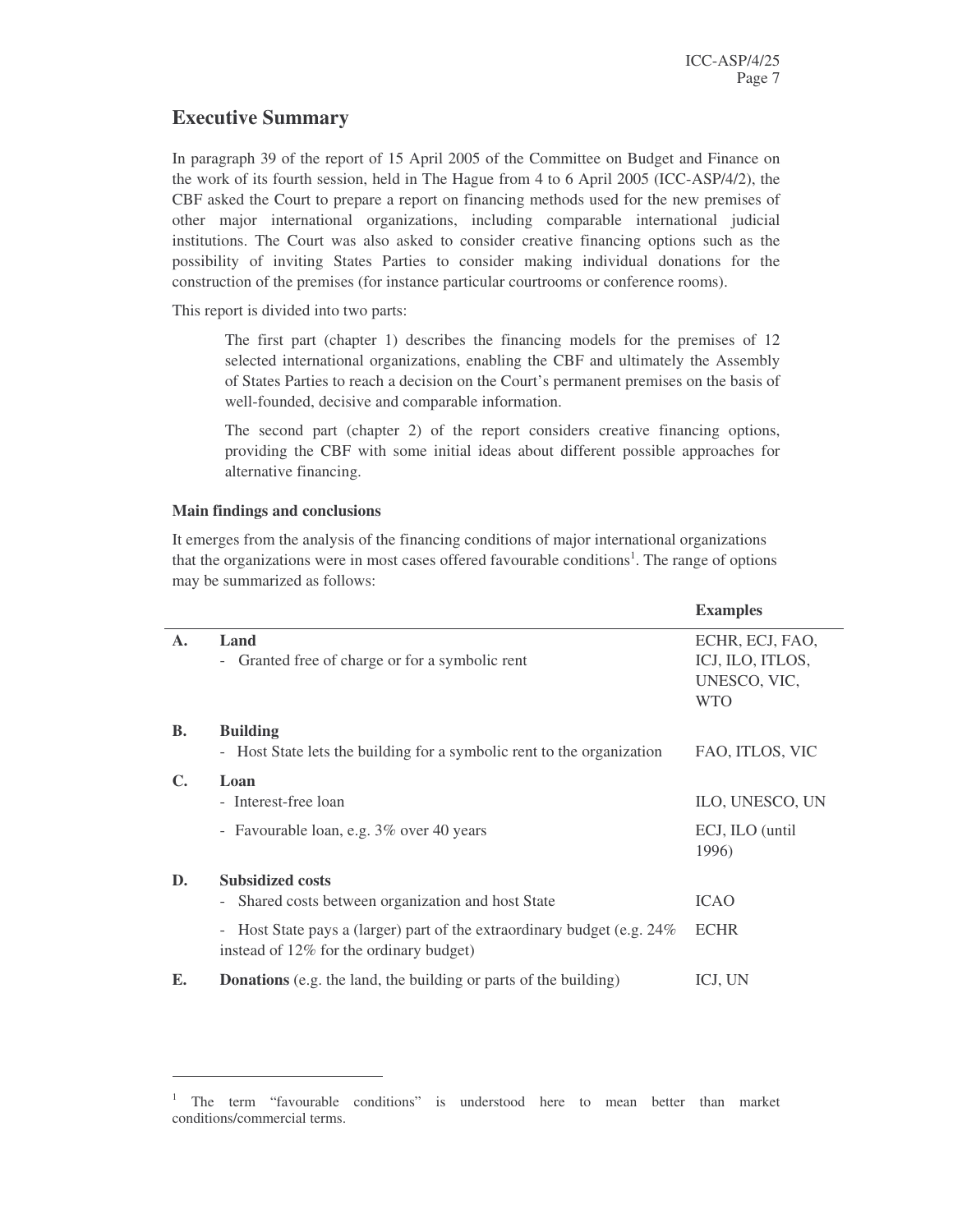Applying<sup>2</sup> these conditions to the Court would have the following impact on the total annual costs:

|                          | <b>Description:</b>                                                                                                                     | Annual costs <sup>3</sup> ( $\epsilon$ ) | <b>Savings</b> |
|--------------------------|-----------------------------------------------------------------------------------------------------------------------------------------|------------------------------------------|----------------|
|                          | <b>Reference: market conditions</b><br>As described in the report on the financial comparison of<br>housing options (ICC-ASP/4/CBF.2/4) | 15.2m                                    |                |
| $\mathbf{A}$ .           | Land free of charge                                                                                                                     | 13.4 <sub>m</sub>                        | $-11.8\%$      |
| <b>B.</b>                | Building and land free of charge<br>Operating costs and maintenance costs are borne by the<br>organization                              | 4.3 <sub>m</sub>                         | $-71.7%$       |
| C.1                      | <b>Interest-free loan</b><br>Pay-back period 25 years                                                                                   | 10.5m                                    | $-30.9%$       |
| C.2                      | Favourable loan $(3\%)$<br>Pay-back period 25 years                                                                                     | 13.4 <sub>m</sub>                        | $-11.8 \%$     |
| D.                       | <b>Subsidized costs</b><br>Organization pays 25%, host State pays 75% (e.g.<br>ICAO)                                                    | 3.8 <sub>m</sub>                         | $-75\%$        |
| $A. +$<br>C.1            | Land free of charge + Interest-free loan                                                                                                | 7.7 <sub>m</sub>                         | $-49.3\%$      |
| $A. +$<br>C <sub>2</sub> | Land free of charge + Favourable loan                                                                                                   | 9.7 <sub>m</sub>                         | $-36.2%$       |

#### **Alternative methods of financing**

If the Assembly were to decide that fund-raising might be an option, the following points should be borne in mind:

- Fund-raising for judicial institutions is somewhat unusual
- Any fund-raising campaign would be time-consuming
- The result of any fundraising campaign would be uncertain, possibly leading to reduced planning security
- Any fund-raising campaign would entail the risk of delays in project development
- Any fund-raising campaign would require the assistance of specialized professionals
- Any proper fund-raising effort presupposes a campaign concept that is as systematic and focused as possible

<sup>&</sup>lt;sup>2</sup> On the base of the model calculation from the "Financial comparison of housing options", ICC-ASP/4/CBF.2/4

<sup>&</sup>lt;sup>3</sup> Price level 2012, assuming an inflation rate of 3% per annum.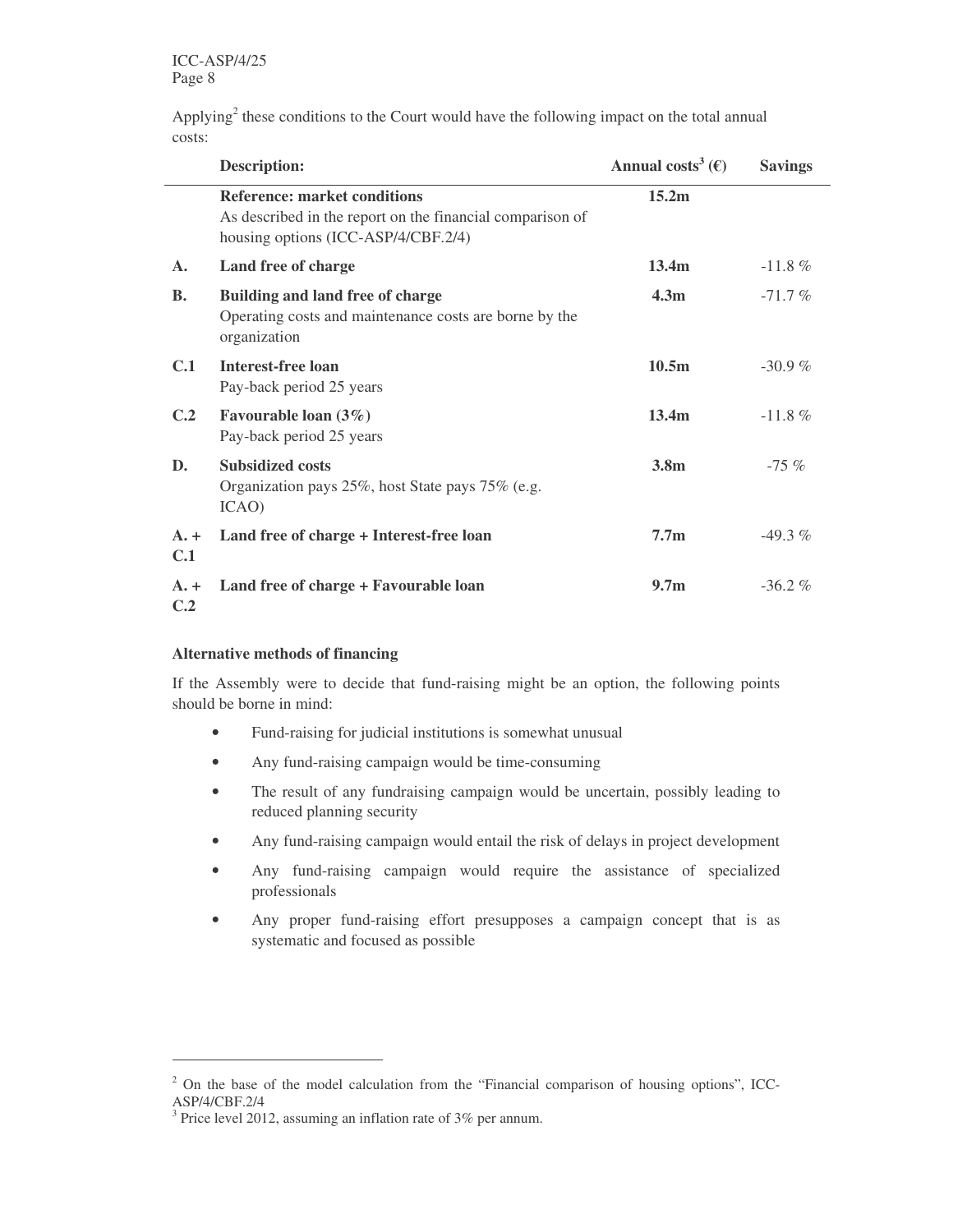In order to avert any risk of fund-raising activities by the Court affecting its international standing and reputation, it would be preferable to mandate an independent third party to undertake such activities (e.g. a trust fund headed by an eminent international public figure).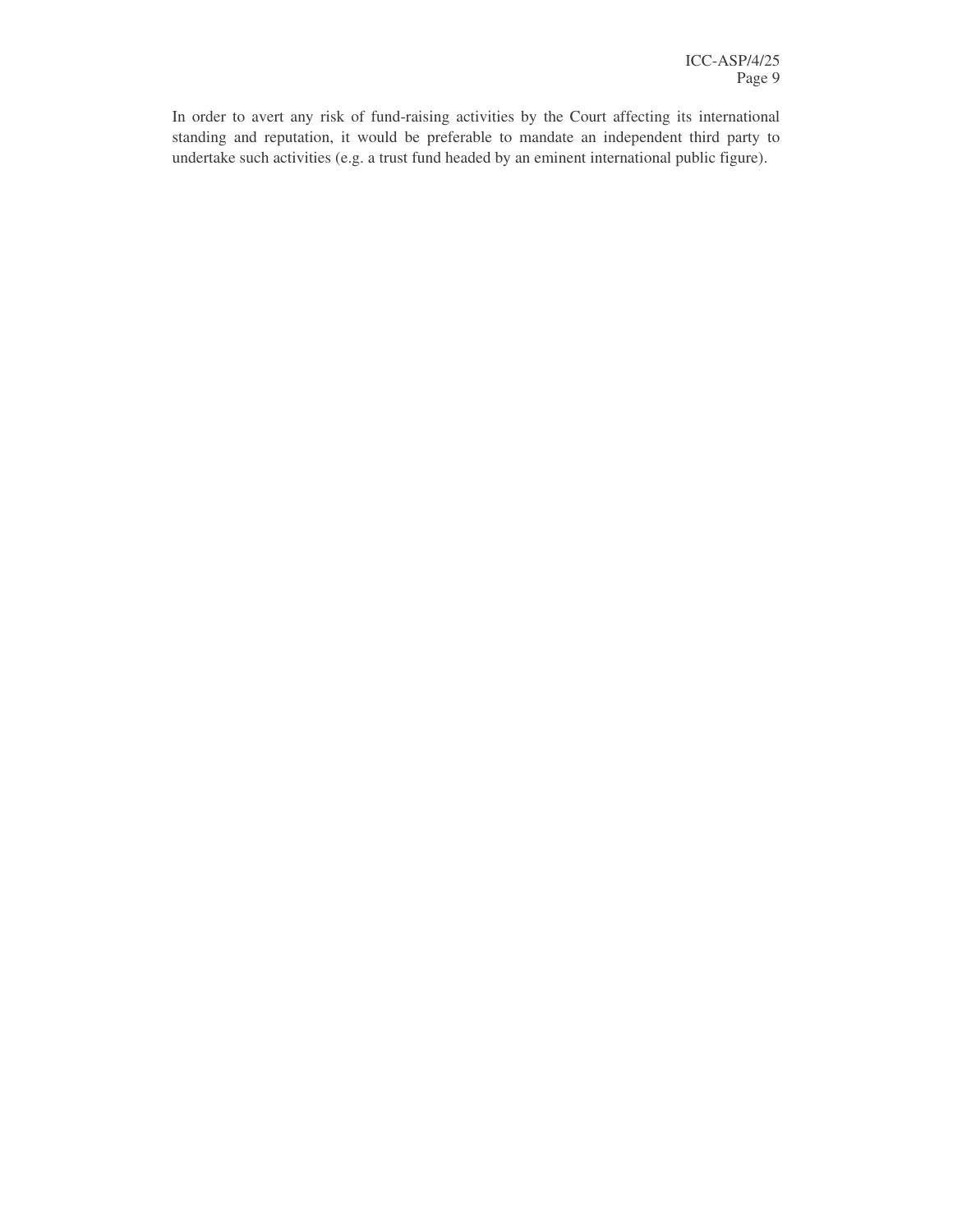#### **Introduction**

1. In paragraph 39 of the report of 15 April 2005 of the Committee on Budget and Finance (CBF) on the work of its fourth session, held in The Hague from 4 to 6 April 2005 (ICC-ASP/4/2), the CBF asked the Court to prepare a report on financing methods used for the new premises of other major international organizations, including comparable international judicial institutions. The Court was also asked to consider creative financing options such as the possibility of inviting States Parties to consider individual donations for the construction of the premises (for instance particular courtrooms or conference rooms).

2. This report is accordingly divided into two parts:

The first part (chapter 1) describes various financing models for the premises of other selected international organizations, enabling the CBF and ultimately the Assembly of States Parties to reach a decision on the Court's permanent premises on the basis of well-founded, decisive and comparable information.

The second part (chapter 2) considers creative financing options, providing the CBF with some initial ideas about different possible approaches for alternative financing, including the possibility of inviting States Parties to consider making individual donations for the construction of the premises (for instance particular courtrooms or conference rooms).

#### **1. Financing methods used for premises of other international organizations**

#### **1.1 Methodology**

3. The Court gathered information on the financing methods used for the premises of other international organizations from the organizations themselves on the basis of a questionnaire. The Court considered it appropriate to send the questionnaire to judicial institutions as well as to organizations with universal membership. The latter were carefully chosen in terms of their staffing level and the size and/or investment costs of their premises. Only headquarters buildings of the selected organizations were taken into consideration.

4. A model questionnaire was sent to selected organizations/courts inviting them to provide the International Criminal Court with information regarding specific aspects of their premises and the financing modalities used. Where information was incomplete or unclear, additional questions were asked. The information provided by a consulted organization was included in this report only after a thorough review of the data collected and an assessment as to their comparability and significance vis-à-vis the Court..

5. In some instances the Court received additional information from host States.

6. It should be pointed out that the ICC relied on the accuracy of the information received but was not in a position to verify the data independently.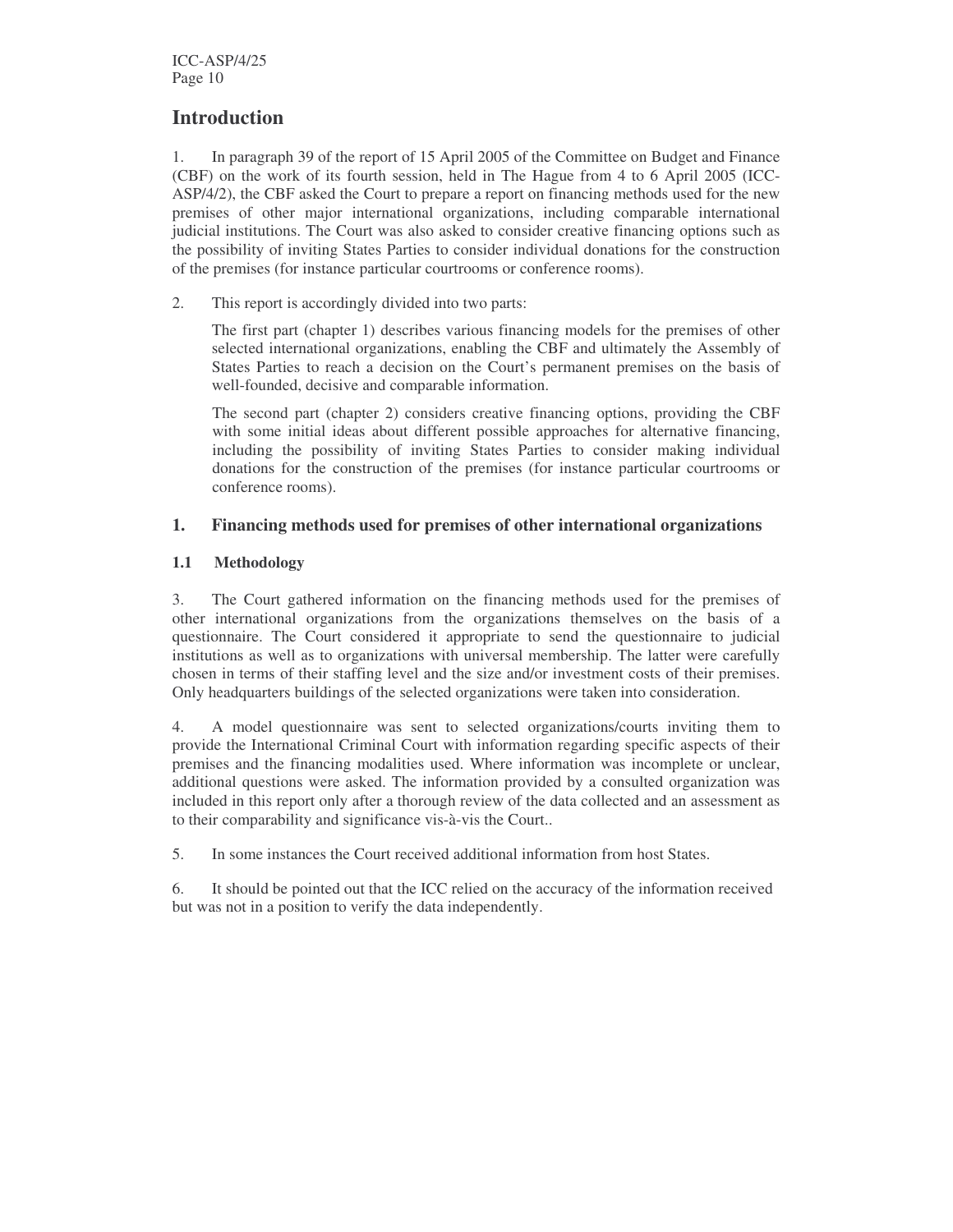#### **1.2 Relevant information from other international organizations**

#### **1.2.1 European Court of Human Rights (ECHR), Strasbourg, France**

#### **Address:**

Council of Europe 67075 Strasbourg-Cedex France



#### **Key data in respect of the ECHR**

| Staffing level at headquarters (2005)         | 503                  |
|-----------------------------------------------|----------------------|
| Dimensions of the land                        | $20,000 \text{ m}^2$ |
| Gross floor area of headquarters building     | $28,000 \text{ m}^2$ |
| Year of construction of headquarters building | 1992-1994            |
| Owner of the building                         | Council of Europe    |
| Owner of the land                             | Council of Europe    |

#### **Financing modalities used for the permanent premises of the ECHR**

7. The land was ceded by the City of Strasbourg to the Council of Europe for a token sum.

8. The investment costs for the construction of ECHR headquarters building totalled 400 million French francs and are borne by the Council of Europe. The Court building is financed by means of two loans. The first began in 1990 with a 5% interest rate and the second began in 1994 with a 6.215% interest rate. The contracts were both signed with the Société Générale bank and reimbursement of the loans is financed by the Extraordinary Budget.

9. France contributes voluntarily at an increased rate of 24% to the Extraordinary Budget which was directly used to finance the construction of the building and the reimbursement of the loans. As France's normal contribution rate is 12%, the contributions of the other States parties are correspondingly reduced.

**Source of information:** European Court of Human Rights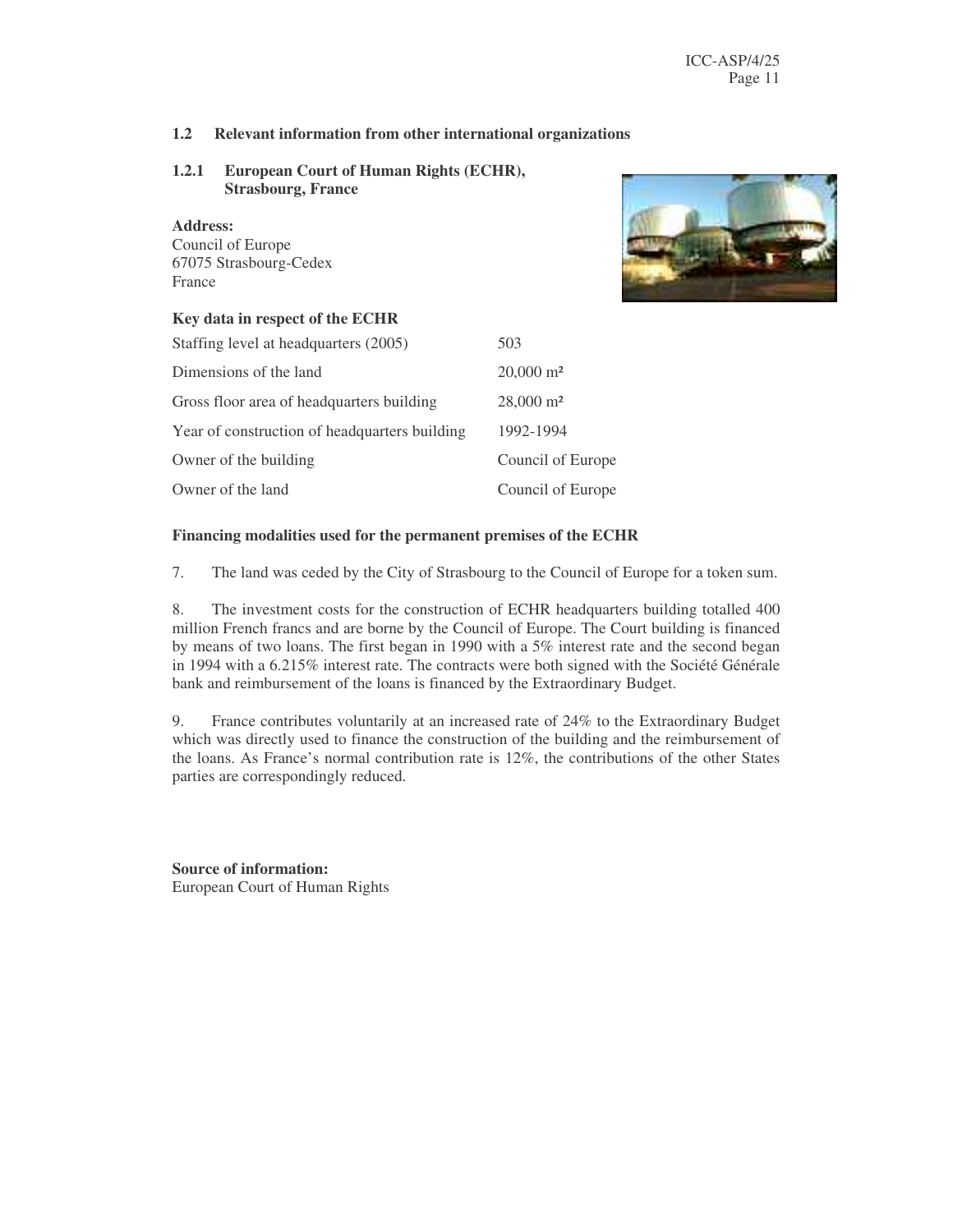#### **1.2.2 European Court of Justice (ECJ), Luxembourg**

**Address:** L-2925 Luxembourg-Kirchberg Luxembourg

#### **Key data in respect of the ECJ**



| Staffing level at headquarters (2005)         | 1,717                                                                                                                                                                                                                                                         |
|-----------------------------------------------|---------------------------------------------------------------------------------------------------------------------------------------------------------------------------------------------------------------------------------------------------------------|
| Dimensions of the land                        | 56,900 m <sup>2</sup>                                                                                                                                                                                                                                         |
| Gross floor area of headquarters building     | $110,221 \text{ m}^2$                                                                                                                                                                                                                                         |
| Year of construction of headquarters building | "Palais": 1973; "Erasmus": 1989; "Thomas"<br>More": 1993; "C"-building: 1994;<br>"T" building: 1999 (rented temporarily);<br>"Geos" building: 2004 (rented temporarily)                                                                                       |
| Owner of the building                         | Luxembourg; after payment of the last<br>leasing rate, the European Union will be the<br>owner of the "Palais", "Erasmus", "Thomas<br>More" and "C" buildings. The temporarily<br>rented buildings "T", "T bis" and "Geos"<br>are owned by private companies. |
| Owner of the land                             | Luxembourg                                                                                                                                                                                                                                                    |

#### **Financing modalities used for the permanent premises of the ECJ:**

10. The land is provided by Luxembourg for 49 years. The European Union (EU) pays a symbolic rent of  $E1$  per year.

11. The Court's premises, the "Palais", "Erasmus", "Thomas More" and "C" buildings were constructed by Luxembourg at its own expense.

12. The "Palais" was rented by the European Union from 1973 to 1999 before it was decided to renovate the building due to asbestos contamination. The "Palais" was evacuated to the "T" and "T bis" buildings which are temporarily rented on favourable terms by the EU. Generally, the tenancy conditions for the temporarily rented buildings are the same as for the "Palais" (annual rent amounting to  $\epsilon$ 2,280,439 in 2005). The "Palais" will be under renovation until 2007/2008 and it will then be leased under conditions yet to be agreed on. After payment of the last leasing rent, the EU will be the owner of the building.

13. With regard to the additional "Erasmus", "Thomas More" and "C" buildings, the European Union concluded a leasing contract soon after the beginning of their construction and after the 1992 EU decision agreeing on Luxembourg as the seat of the European Court of Justice, enabling the EU to become the owner of the buildings after the last payment of the leasing rent (expected in 2015). The annual leasing rate comprises the investment costs and the rent and amounts to  $\epsilon$ 10,000,000. The favourable financing conditions for the loan from the "Caisse d'Epargne de l'Etat" bank were effectuated through the involvement of the Government of Luxembourg as guarantor for the reimbursement.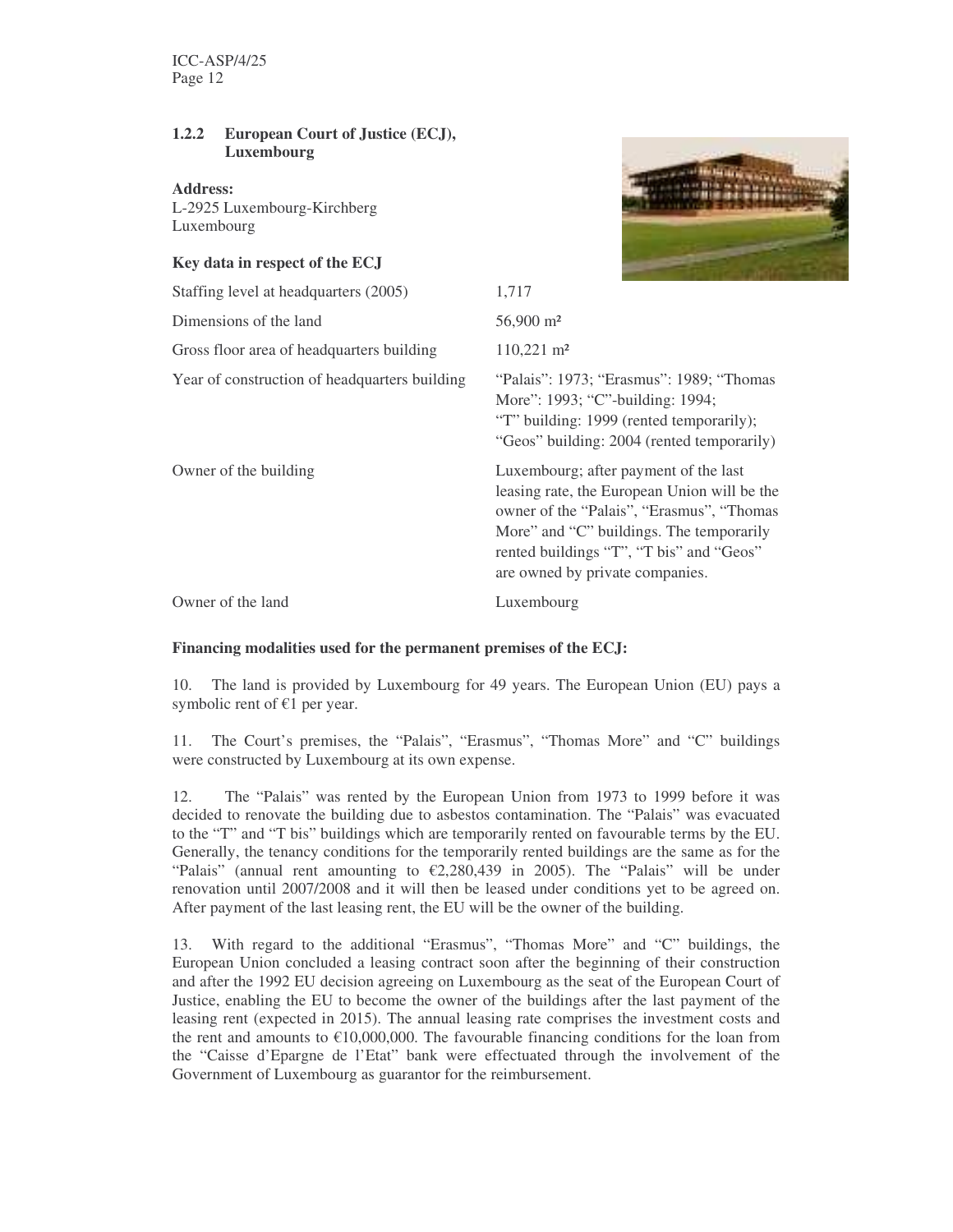14. A private real estate company is in charge of realization of all the various construction and renovation projects and extensions of the existing buildings. Luxembourg provides all the necessary infrastructure and administrative support for the whole of the planning and construction phase of the ECJ buildings. The company takes up loans from private banks for which Luxembourg is the guarantor, a fact that has facilitated application of the most favourable interest rates. Luxembourg repays the company and the European Union repays Luxembourg.

**Source of information:** European Court of Justice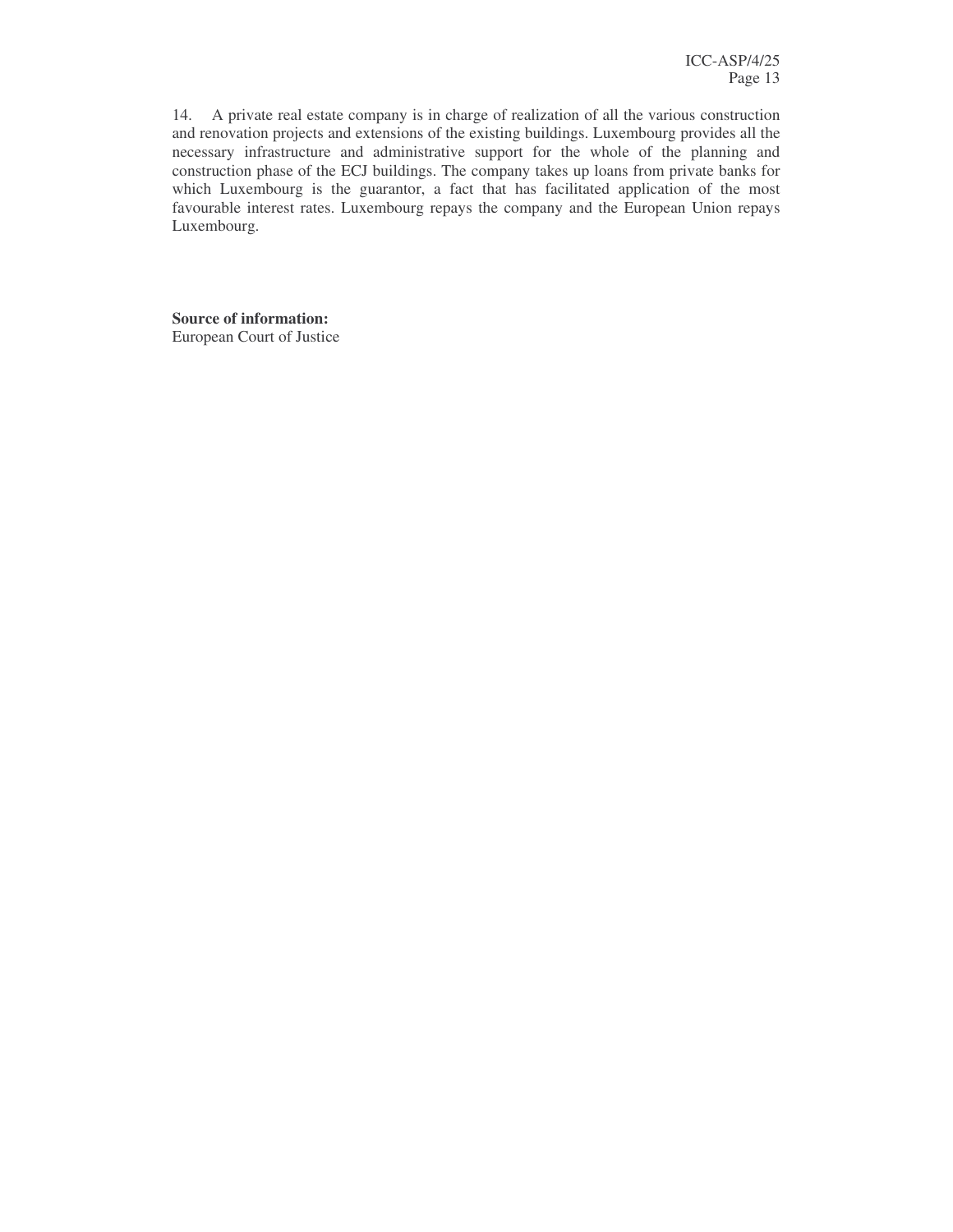#### **1.2.3 Food and Agricultural Organization of the United Nations (FAO), Rome, Italy**

#### **Address:**

Viale delle Terme di Caracalla 00100 Rome Italy



#### **Key data in respect of the FAO**

| Staffing level at headquarters (2005)         | 2.700                              |
|-----------------------------------------------|------------------------------------|
| Dimensions of the land                        | $41,670 \text{ m}^2$               |
| Gross floor area of headquarters building     | More than $100,000$ m <sup>2</sup> |
| Year of construction of headquarters building | 1935, 1949, 1962, 1982, 1992, 1994 |
| Owner of the building                         | Italy                              |
| Owner of the land                             | Italy                              |

#### **Financing modalities used for the permanent premises of the FAO**

15. Italy provided existing buildings to the FAO and, in addition, constructed and enlarged the premises entirely at its own expense.

16. The FAO headquarters buildings are rented to FAO at the symbolic rent of  $\epsilon$ 1 per year by the Italian State.

17. Italy also covers all "extraordinary maintenance costs", while the FAO covers "ordinary maintenance costs". "Ordinary maintenance" refers to regular or periodic maintenance (e.g. painting, cleaning, expendable equipment) and "extraordinary maintenance" refers to major works and overhaul interventions (e.g. change of non-expendable equipment, restoration work and repairing of the roof).

#### **Source of information:**

Food and Agricultural Organization of the United Nations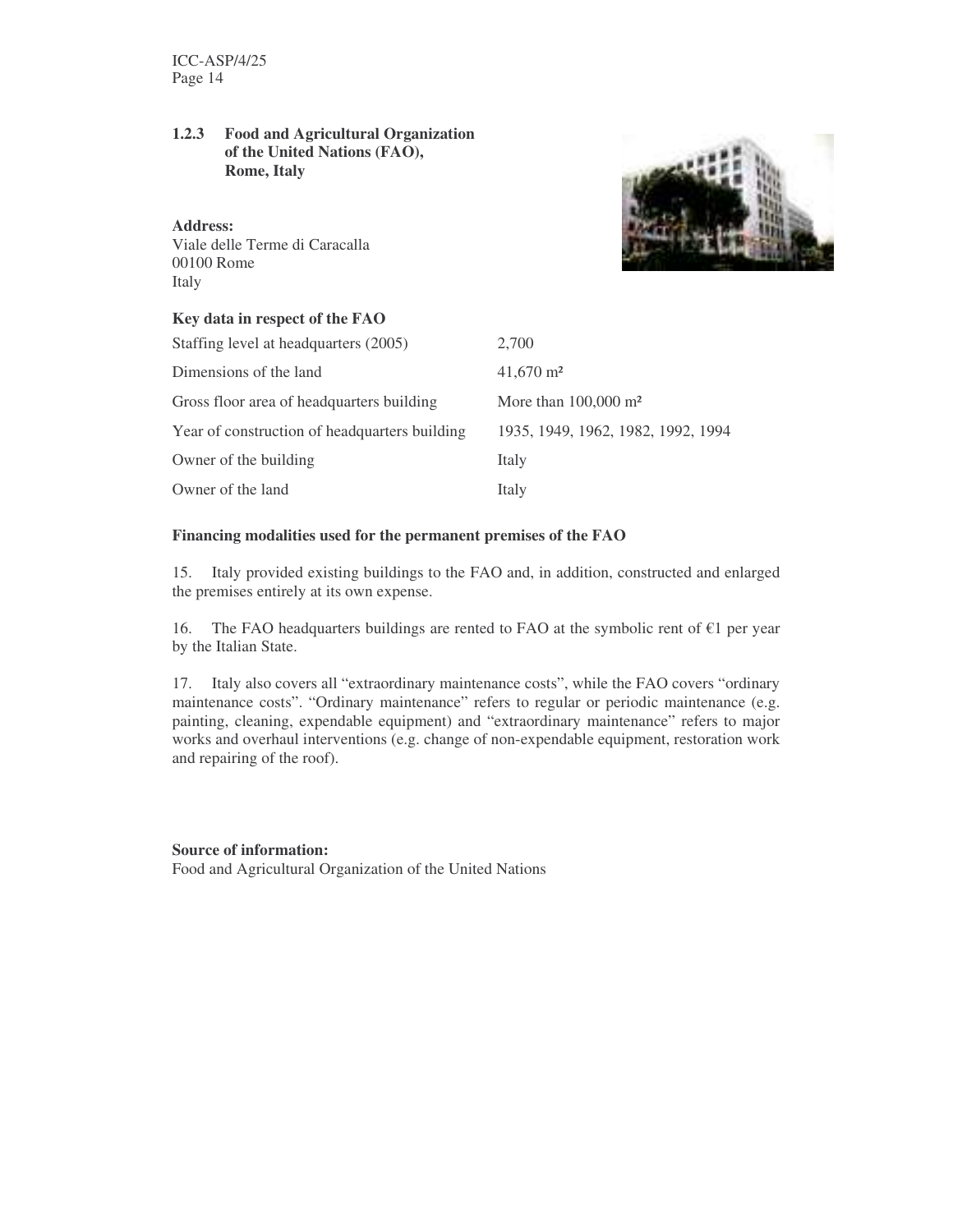#### **1.2.4 International Civil Aviation Organization (ICAO), Montreal, Canada**

#### **Address:**

999 University Street Montreal, Quebec H3C 5H7 Canada

#### **Key data in respect of the ICAO:**

| $\mathbf{r}_1, \mathbf{r}_2, \mathbf{r}_3, \mathbf{r}_4, \mathbf{r}_5, \mathbf{r}_6, \mathbf{r}_7, \mathbf{r}_8, \mathbf{r}_9$ |                                                                                                                |
|--------------------------------------------------------------------------------------------------------------------------------|----------------------------------------------------------------------------------------------------------------|
| Staffing level at headquarters (2005)                                                                                          | 600                                                                                                            |
| Dimensions of the land                                                                                                         | $6,790 \text{ m}^2$                                                                                            |
| Gross floor area of headquarters building                                                                                      | $33,120 \text{ m}^2$                                                                                           |
| Year of construction of headquarters building                                                                                  | 1996                                                                                                           |
| Owner of the building                                                                                                          | 174068 Canada Inc., a subsidiary of the<br>Westcliff Group and Canwall Limited (CN<br>employees' pension fund) |
| Owner of the land                                                                                                              | As above                                                                                                       |

#### **Financing modalities used for the permanent premises of the ICAO**

18. The investment costs for the construction of the ICAO headquarters building totalled Can\$ 120,000,000 and were borne entirely by the host State. The Organization has an option to buy the building at its depreciated value at the end of the 20–year lease.

19. Both the rent and operation and maintenance costs are shared with the host Government on the basis of a ratio of 75:25 (Canada/ICAO). The total annual rent is constant (Can\$ 11,156,140) and is set until 2017, while the maintenance and operation costs are tied to the consumer price index and the inflation index.

20. Example: With ICAO annual expenditures totalling Can\$ 16,241,804 in 2004, the Organization expended Can\$ 4,060,451.

21. Canada and ICAO also share, at a 75:25 ratio, repair and capital equipment costs which are based on the lifecycle of the relevant systems and are estimated for future years.

**Source of information:** International Civil Aviation Organization

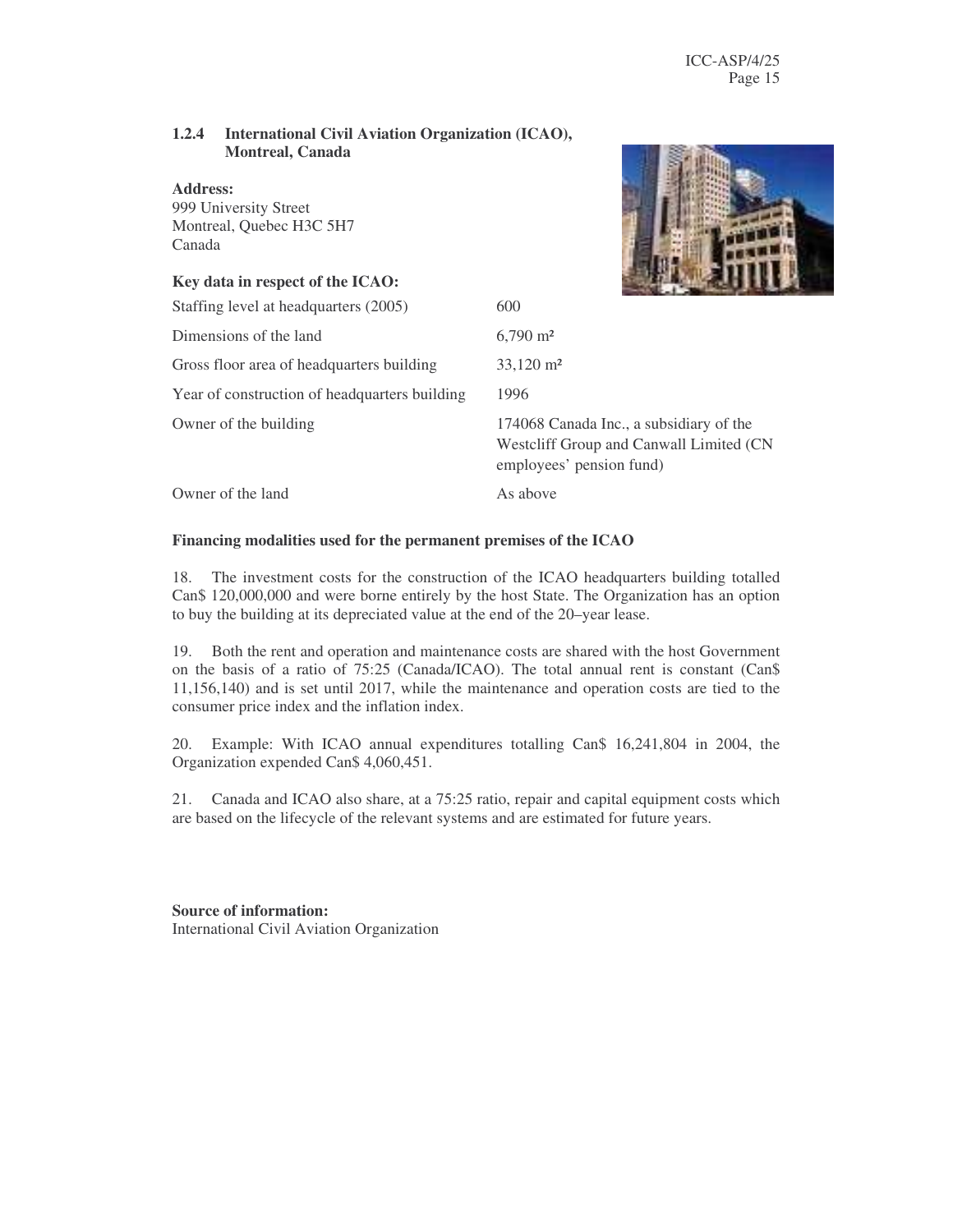#### **1.2.5 International Court of Justice (ICJ), The Hague, Netherlands**

**Address:** Peace Palace 2517 KJ The Hague The Netherlands



### **Key data in respect of the ICJ** Staffing level at headquarters (2005) 100 Dimensions of the land 60,000 m<sup>2</sup> Gross floor area of headquarters building 7,939 m<sup>2</sup> Year of construction of headquarters building Peace Palace 1907-1913 New Wing: 1978 Extension of the New Wing: 1995/1996 Owner of the building Carnegie Foundation Owner of the land Carnegie Foundation

#### **Financing modalities used for the permanent premises of the ICJ**

22. Andrew Carnegie and the host State founded the Carnegie Foundation. Andrew Carnegie donated a sum of US\$ 1.5 million to the Foundation, which was used for the construction of the building initially intended for the Permanent Court of Arbitration. The land was provided by the host State to the Carnegie Foundation free of charge.

23. Several States made donations in kind for the construction of the Peace Palace.

24. Today the premises are placed at the disposal of the Court by the Carnegie Foundation in the Netherlands in return for a payment by the United Nations, which in 2004 totalled US\$ 1,004,086.

25. The 1978 New Wing and its 1996 extension were built entirely at the expense of the host State (a total of US\$ 40 million).

**Source of information:** International Court of Justice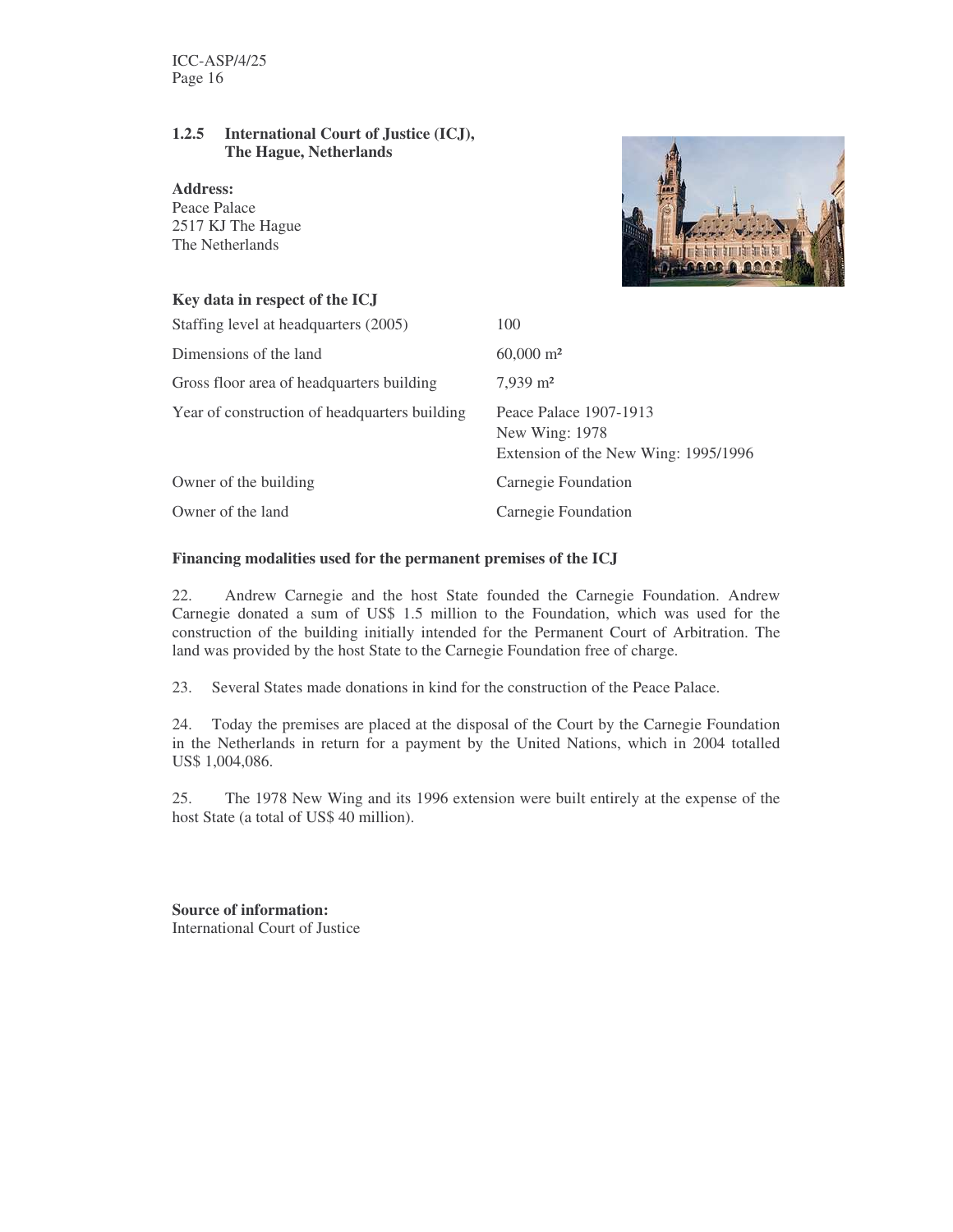#### **1.2.6 International Labour Organization (ILO), Geneva, Switzerland**

**Address:** 4 Route des Morillons 1211 Geneva 22 Switzerland



| Key data in respect of the ILO                |                                                                                                                                                                                                 |
|-----------------------------------------------|-------------------------------------------------------------------------------------------------------------------------------------------------------------------------------------------------|
| Staffing level at headquarters (2005)         | 1,124                                                                                                                                                                                           |
| Dimensions of the land                        | $166,303 \text{ m}^2$                                                                                                                                                                           |
| Gross floor area of headquarters building     | Gross floor area of the headquarters<br>building: appr. $50,000$ m <sup>2</sup> (offices) plus<br>50,000 m <sup>2</sup> other service areas, including a<br>conference centre for 1,400 persons |
| Year of construction of headquarters building | 1974                                                                                                                                                                                            |
| Owner of the building                         | International Labour Organization                                                                                                                                                               |
| Owner of the land                             | International Labour Organization with the<br>exception of a $21,112$ m <sup>2</sup> lot owned by the<br>Canton of Geneva                                                                       |

#### **Financing modalities used for the permanent premises of the ILO**

26. The construction of the headquarters buildings of the ILO was financed by means of the Organization's own financial resources and a loan from the host State, Switzerland, of SwF 117 million over a period of 40 years at a 3.0% interest rate. Since 1996, following negotiations between the host State and international organizations based in Switzerland, interest payments are no longer requested. Only the capital is to be reimbursed over a period of 30 years.

27. The loan was granted by the Fondation des Immeubles pour les Organisations internationales (FIPOI).

28. The land was given to the ILO free of charge. The land owned by the Canton of Geneva is also granted free of charge.

**Source of information:** International Labour Organization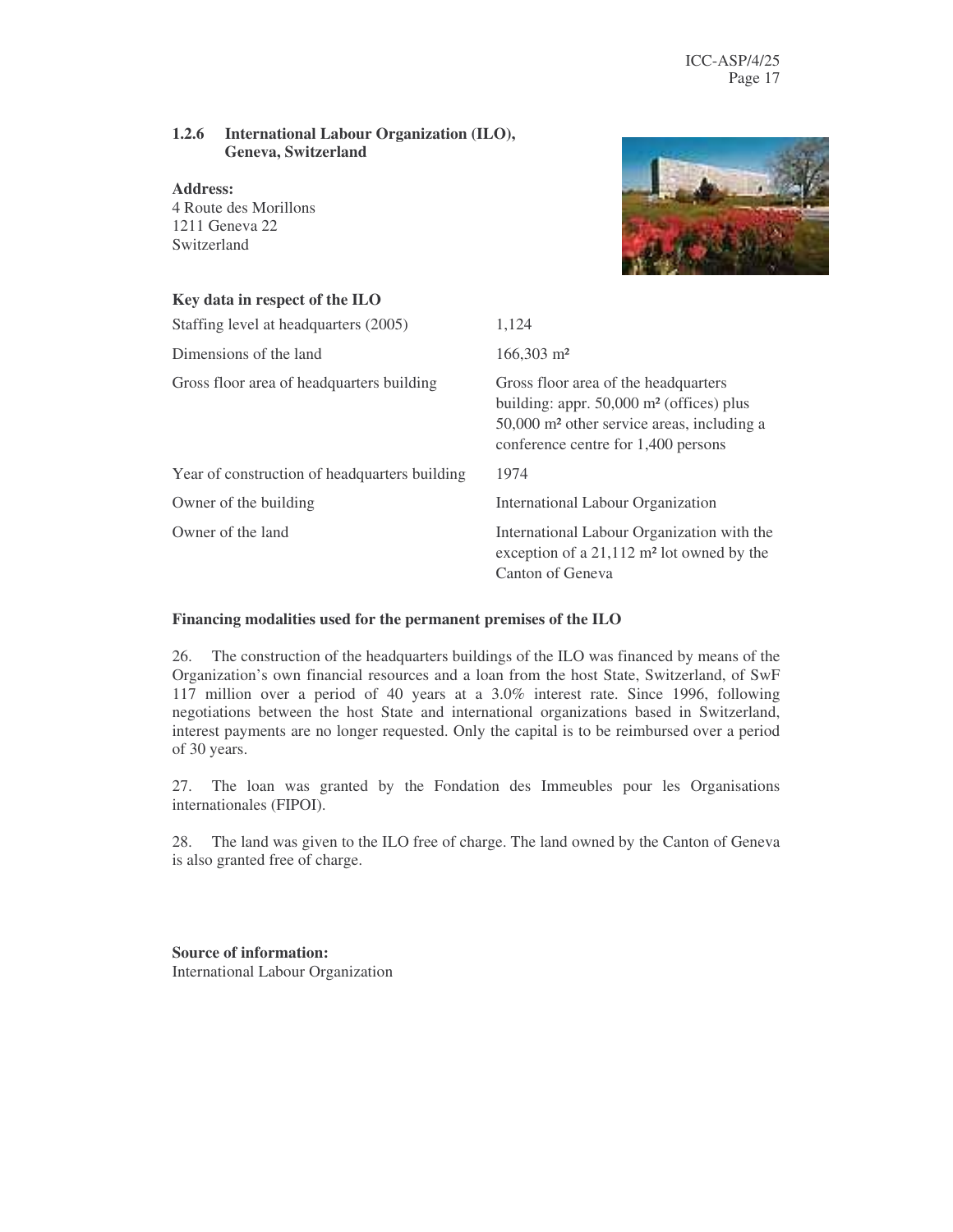#### **1.2.7 International Tribunal for the Law of the Sea (ITLOS), Hamburg, Germany**

**Address:** Am Internationalen Seegerichtshof 1 22609 Hamburg **Germany** 



#### **Key data in respect of the ITLOS**

| Staffing level at headquarters (2005)         | 40                      |
|-----------------------------------------------|-------------------------|
| Dimensions of the land                        | $30,090$ m <sup>2</sup> |
| Gross floor area of headquarters building     | $20,700 \text{ m}^2$    |
| Year of construction of headquarters building | 2000                    |
| Owner of the building                         | Germany                 |
| Owner of the land                             | Germany                 |

#### **Financing modalities used for the permanent premises of the ITLOS:**

29. The Tribunal building was originally planned for 113 staff members. It was fully financed (the building itself and the furniture) by the host State, Germany, and the City of Hamburg. The investment costs in respect of the construction of the Court's premises totalled DM 123.2 million:

Building: DM 97,710,000 Villa: DM 8,800,800 Garden: DM 11,000,000 Equipment: DM 5,500,000

30. The Tribunal is a tenant with a symbolic rent of DM 1 per year.

31. The Tribunal is responsible for all adequate maintenance costs and minor repairs up to a total of  $\epsilon$ 1,000. Where the cost of a single repair exceeds  $\epsilon$ 1,000, the host State reimburses the Tribunal for the amount in excess. The total responsibility of the Tribunal in respect of such repairs may not exceed €50,000 per year.

32. Germany has agreed to pay for all major repair costs, defined as any single repair measure costing more than  $\epsilon$ 2,500.

#### **Source of information:**

International Tribunal for the Law of the Sea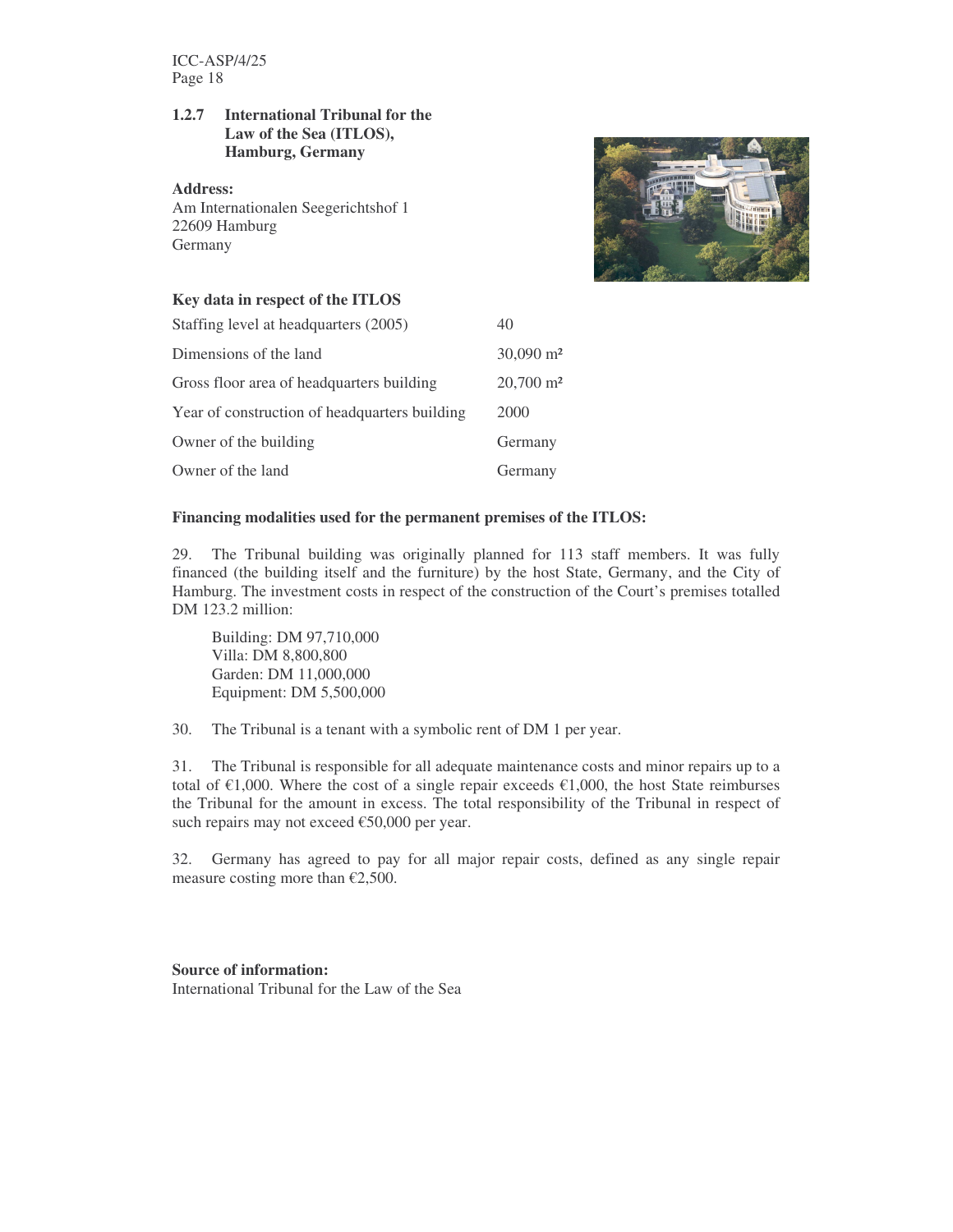#### **1.2.8 Organization for the Prohibition of Chemical Weapons (OPCW), The Hague, Netherlands**

#### **Address:**

Johan de Wittlaan 32 2517 JR The Hague Netherlands

#### **Key data in respect of the OPCW**



| Staffing level at headquarters (2005)         | 552                                                                                                        |
|-----------------------------------------------|------------------------------------------------------------------------------------------------------------|
| Dimensions of the land                        | $10,397 \text{ m}^2$                                                                                       |
| Gross floor area of headquarters building     | $18,613 \text{ m}^2$                                                                                       |
| Year of construction of headquarters building | 1996-1998                                                                                                  |
| Owner of the building                         | Peace Building Catsheuvel BV (Joint<br>venture between Provastgoed Nederland<br>BV and Hillen & Roosen BV) |
| Owner of the land                             | Municipality of The Hague                                                                                  |

#### **Financing modalities used for the permanent premises of the OPCW**

33. During the preparatory phase the Host State paid the rent in respect of the provided office space as well as the maintenance, energy and turnkey costs.

34. Following completion of the construction of its headquarters building, the OPCW paid rent amounting to  $\epsilon$ 2,382,231 in quarterly advance payments which the host State reimbursed for the first three years. The rent to be paid by the OPCW after the first three years is to be adjusted annually on the basis of the CBS consumer index, with a maximum annual increase set at 5%, while the ten-year annuity (which covers the Organization's special requirements) is not subject to price revision.

35. In 2004 the annual rent for the land and building to be paid to Peace Building Catsheuvel amounted to  $\epsilon$ 2,939,365. The duration of the rental contract is 15 years with the possibility of extensions for five-year periods unless the contract is terminated by the OPCW 12 months before the expiry of the rental period.

#### **Source of information:** Organization for the Prohibition of Chemical Weapons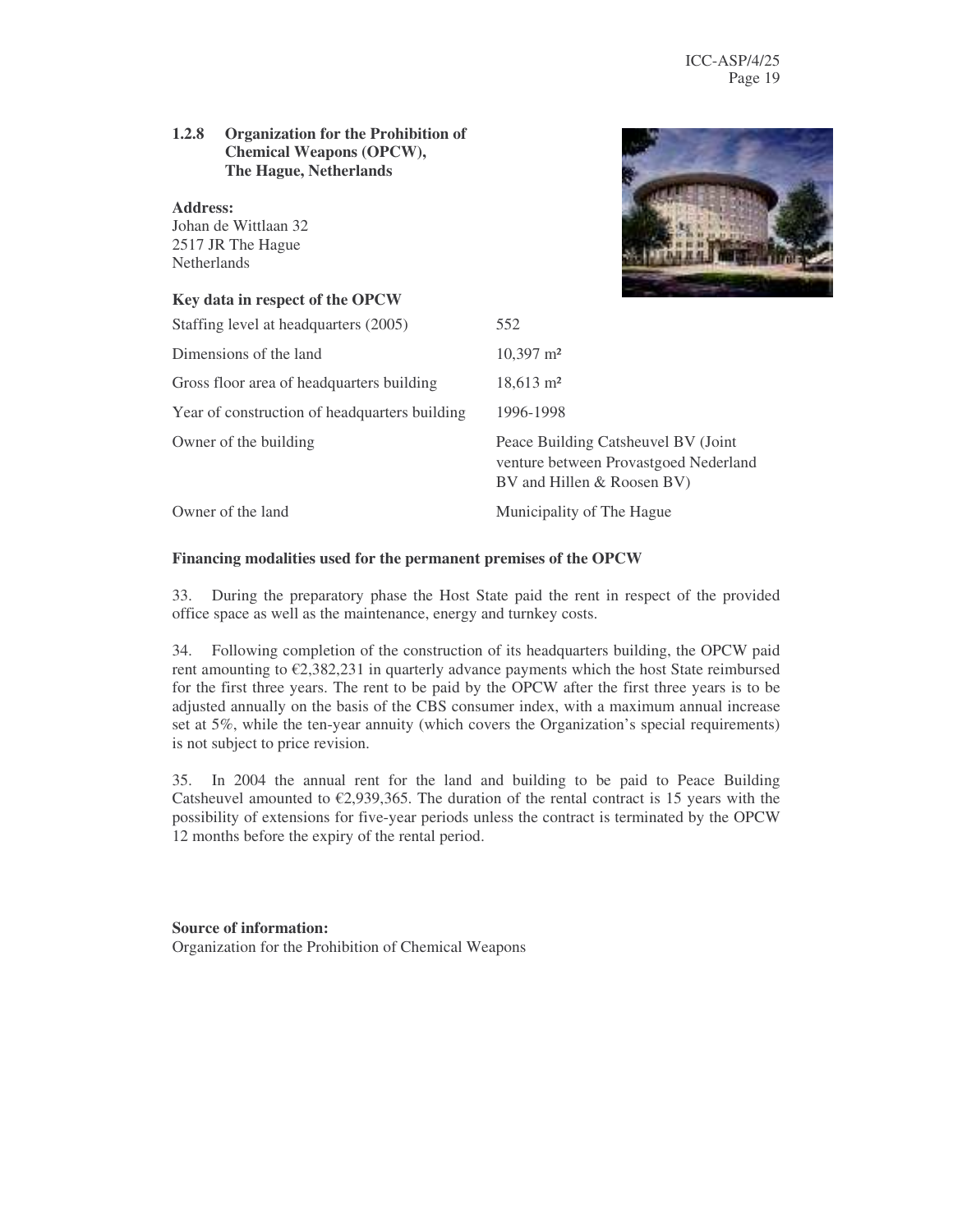#### **1.2.9 United Nations Headquarters (UN), New York, United States of America**

#### **Address:**

First Avenue at 46th Street New York, NY 10017 United States of America

#### **Key data in respect of the UN**



| <b>IVEY GATA IN LESPECT OF THE CITY</b>       |                                                                                                                                                                                                                                                                                                       |
|-----------------------------------------------|-------------------------------------------------------------------------------------------------------------------------------------------------------------------------------------------------------------------------------------------------------------------------------------------------------|
| Staffing level at headquarters (2005)         | 3,500                                                                                                                                                                                                                                                                                                 |
| Dimension of the land                         | $66,500 \text{ m}^2$                                                                                                                                                                                                                                                                                  |
| Gross floor area of headquarters building     | $244,949 \text{ m}^2$                                                                                                                                                                                                                                                                                 |
| Year of construction of headquarters building | Secretariat building: 1950<br>General Assembly building: 1952,<br>extended in 1964 and 1979/1982<br>Conference building: 1952, extended in<br>1964 and 1976/1982<br>Library building: 1962<br>UNITAR building: 1950<br>North Lawn, South Annex, Service Drive<br>and Parking Levels: 1981; 1982; 1952 |
| Owner of the building                         | <b>United Nations</b>                                                                                                                                                                                                                                                                                 |
| Owner of the land                             | <b>United Nations</b>                                                                                                                                                                                                                                                                                 |
|                                               |                                                                                                                                                                                                                                                                                                       |

#### **Financing modalities used for the permanent premises of the UN**

36. On 14 December 1946, the General Assembly accepted John D. Rockefeller's offer of US\$ 8.5 million for the purchase of land along the East River north of 42nd Street. The land was purchased in 1947. The City of New York had to contribute with certain properties, streets, riverfront rights and air rights over Franklin Delano Roosevelt Drive so as to make one integrated site, continuous and uninterrupted. The streets and other parcels were transferred to the UN in 1947. The final boundaries of the UN compound were formally established in an agreement executed in 1954. The Secretariat building, conference facilities and library are located on that land.

37. In September 1989, the underlying land of the UNITAR building was purchased for US\$ 4.5 million. The ownership of the building was transferred to the United Nations in 1993.

38. In addition, the UN rents office space in several buildings across the City of New York with a total rented area of 135,340 m².

39. The Secretariat, the General Assembly and the Conference buildings were constructed at an initial cost of US\$ 67 million (in the 1950s) financed through an interest-free loan from the host State which was repaid from 1951 to 1982.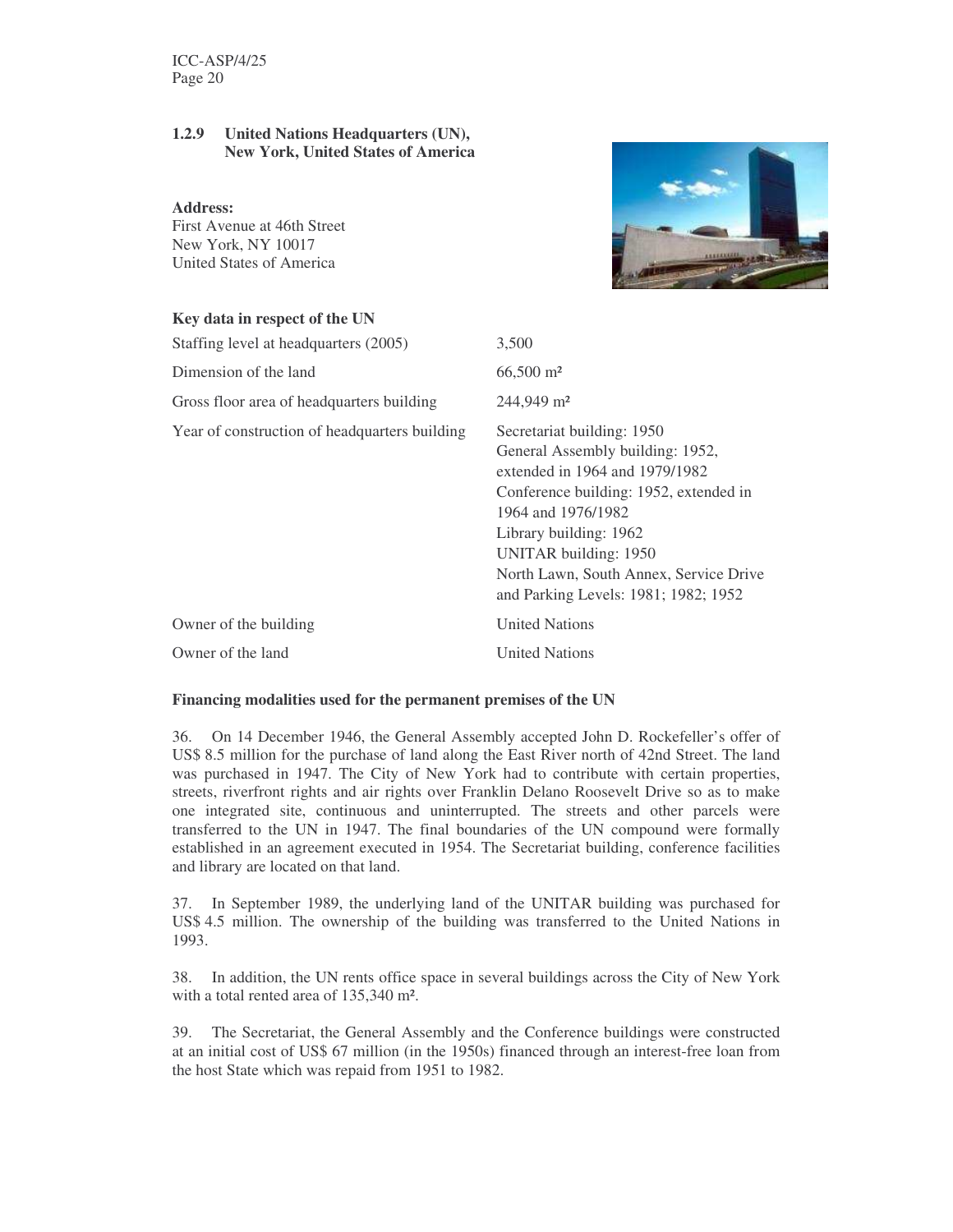40. The library built in 1962 was funded by a gift of US\$ 6.7 million from the Ford Foundation.

41. In 1976, an expansion of the complex costing US\$ 55 million was funded through the regular budget of the Organization.

42. With regard to the Capital Master Plan concerning the necessary modernization of the UN headquarters, an offer for a loan of US\$ 1.2 billion at a maximum interest rate of 5.54% and repayable over a maximum period of 30 years has been made by the host Government. All financing options are currently being considered.

**Source of information:** United Nations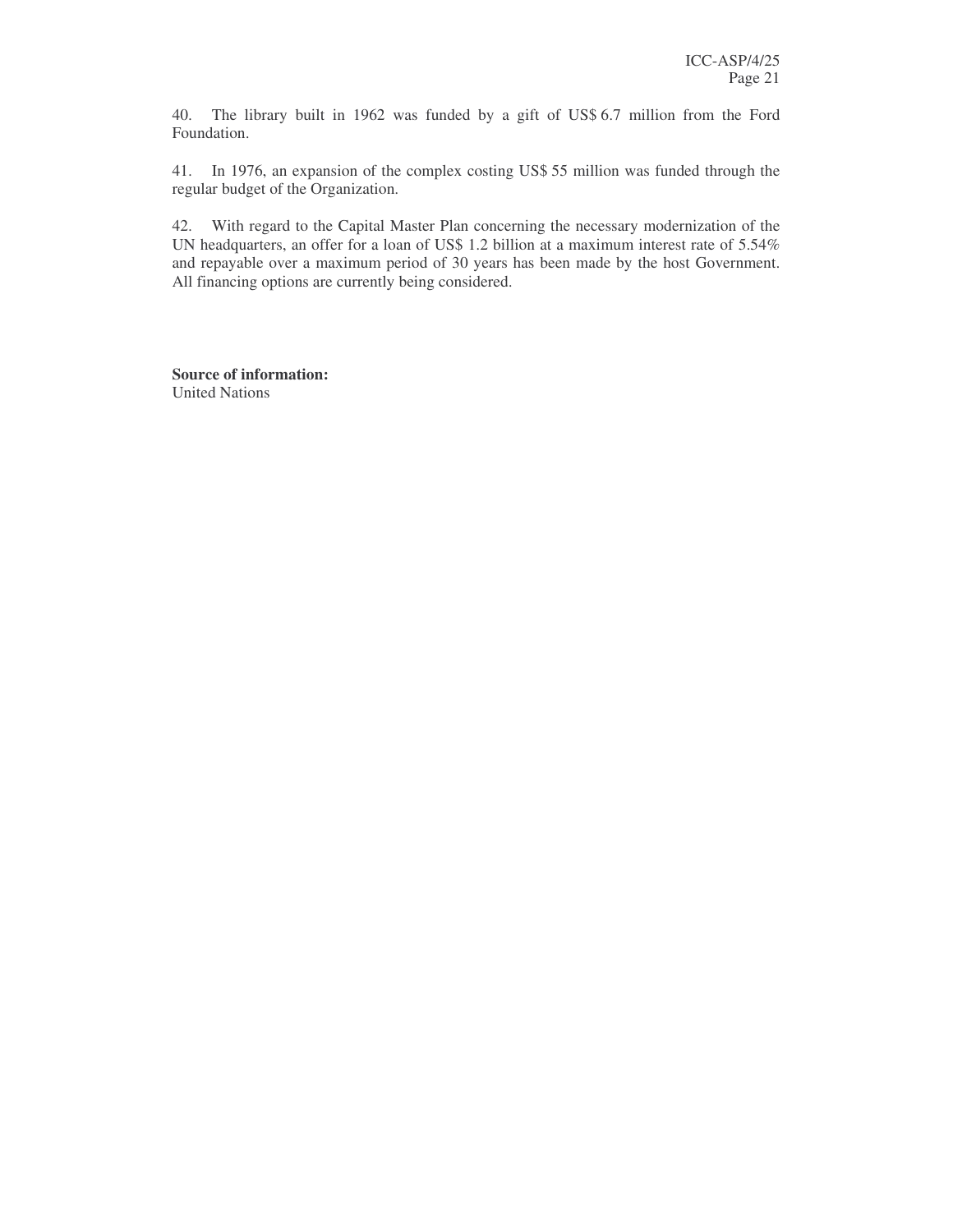#### **1.2.10 United Nations Educational, Scientific and Cultural Organization (UNESCO), Paris, France**

**Address:**

7, Place de Fontenoy 75352 Paris 07 SP France

#### **Key data in respect of the UNESCO**



| $134,000$ m <sup>2</sup> (including underground parking |
|---------------------------------------------------------|
|                                                         |
|                                                         |
|                                                         |
|                                                         |

#### **Financing modalities used for the permanent premises of the UNESCO**

43. The headquarters land at the Fontenoy site was granted by the French Government and let to the Organization by lease dated 25 June 1954 for an indefinite period of time. For the Fontenoy site the Organization pays a symbolic rent of 1 French franc.

44. The land at the Miollis/Bonvin site was also granted to the Organization in 1972 for an indefinite period of time and for a symbolic rent of FF 100.

45. Financial aid was given in form of an interest-free loan of FF 2.1 billion to be repaid over a period of 30 years for the construction of the Organization's buildings on the Fontenoy site.

46. For the construction of the buildings on the Miollis/Bonvin site, several other interestbearing loans were granted.

47. In total eight buildings were constructed between 1958 and 1985.

48. For renovation purposes, the host State provided a donation of US\$ 4 million. In addition, France concluded a loan agreement with the Caisse des depôts et consignations for €80 million in respect of which France agreed to pay the interest totalling €19.5 million for a 17-year period (2005-2021). In addition, France agreed to be the guarantor for the capital, which will have to be paid back by 2019.

#### **Source of information:**

United Nations Educational, Scientific and Cultural Organization French Government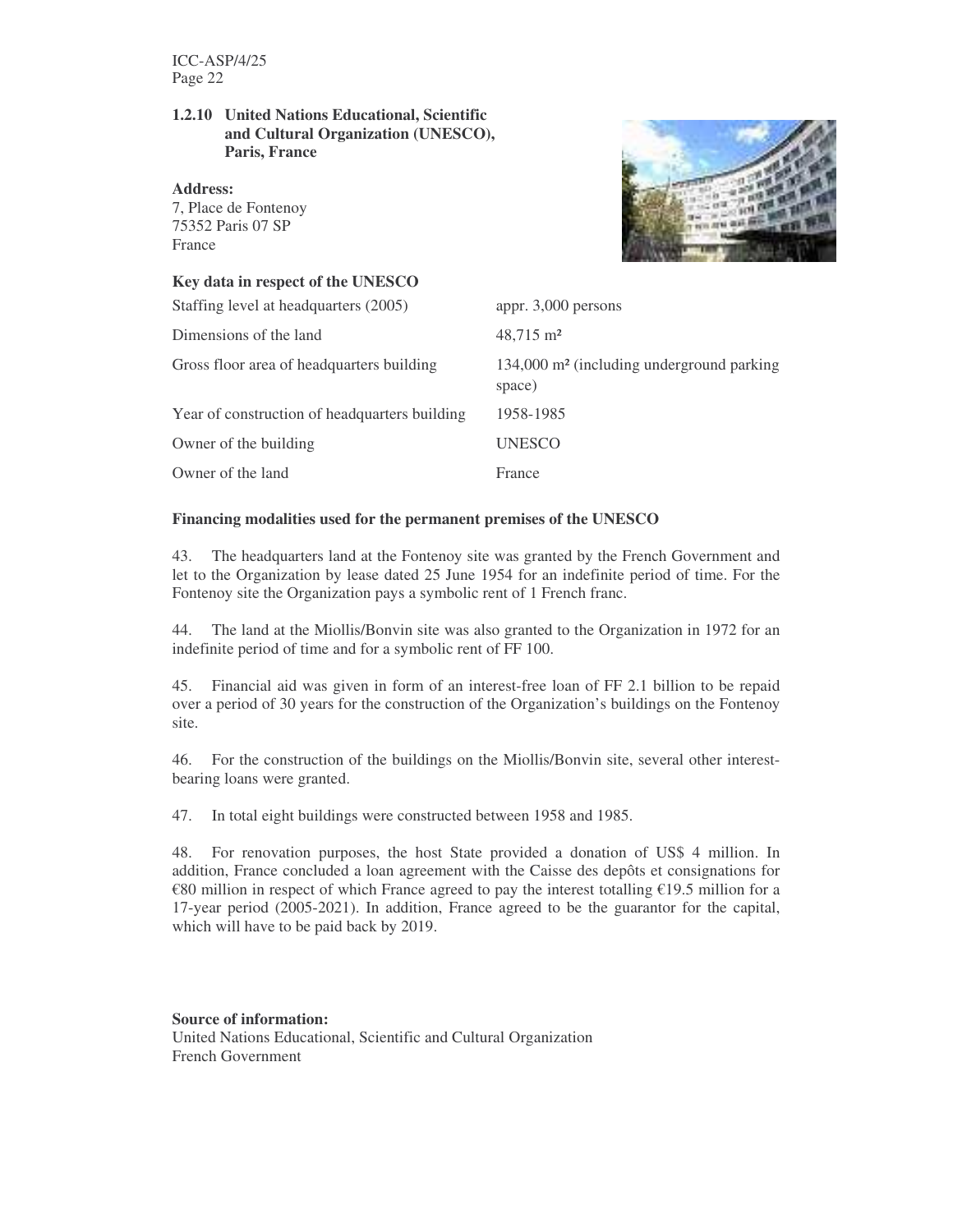#### **1.2.11 Vienna International Centre (VIC), Vienna, Austria**

**Address:** Vienna International Centre Austria



#### **Key data in respect of the VIC**

| Staffing level at headquarters (2005)         | appr. 4,500 persons   |
|-----------------------------------------------|-----------------------|
| Dimensions of the land                        | $180,000 \text{ m}^2$ |
| Gross floor area of the headquarters building | $350,000 \text{ m}^2$ |
| Year of construction of headquarters building | 1972-1979             |
| Owner of the building                         | Austria               |
| Owner of the land                             | Austria               |

#### **Financing modalities used for the premises of organizations based at the VIC**

49. The construction costs in respect of the VIC buildings came to approximately €640,000,000 and were shared between the host Government (65%) and the Municipality of Vienna (35%). The current value of the buildings is around  $€1$  billion.

50. The VIC premises are rented to the VIC-based international organizations (VBOs) for a symbolic rent of 1 Austrian Schilling per year (now  $\epsilon$ 0.07) for 99 years. The Austrian Government has granted permission for use and occupation of the area and premises and retains ownership of the VIC buildings and land.

51. According to the Memorandum of Understanding between the VBOs and the host Government, the operating costs are paid by the VBOs. The operating costs are shared among four organizations (IAEA, UNOV, UNIDO, CTBTO), according to a cost-sharing formula.

52. However, the costs of major repairs and replacements are covered by a fund, shared between the VBOs (50%) and the host State (50%).

#### **Source of information:**

United Nations Industrial Development Organization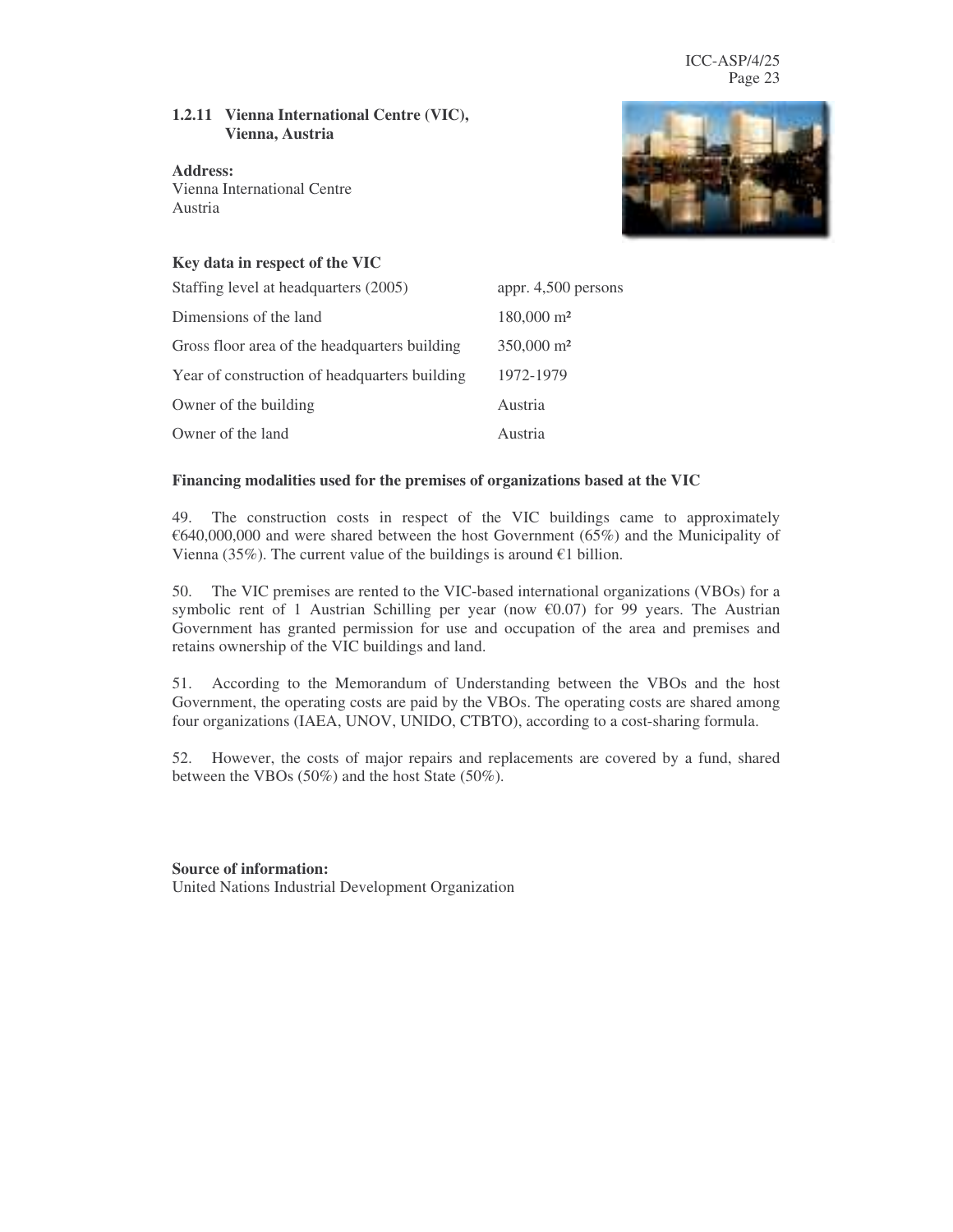#### **1.2.12 World Trade Organization (WTO), Geneva, Switzerland**

#### **Address:**

Centre William Rappard Rue de Lausanne 154 1202 Geneva Switzerland



#### **Key data in respect of the WTO**

| Staffing level at headquarters (2005)         | 805                                                                       |
|-----------------------------------------------|---------------------------------------------------------------------------|
| Dimensions of the land                        | Centre William Rappard: 33,669 m <sup>2</sup>                             |
| Gross floor area of headquarters building     | Centre William Rappard: 22,520 m <sup>2</sup>                             |
| Year of construction of headquarters building | 1925-1945                                                                 |
| Owner of the building                         | Fondation des immeubles pour les<br>organisations internationales (FIPOI) |
| Owner of the land                             | <b>FIPOI</b>                                                              |

#### **Financing modalities used for the permanent premises of the WTO**

53. Following an agreement reached between the WTO and the Swiss Confederation on 17 May 1995, the WTO received the surface right for the land free of charge for 99 years (i.e. to end in 2094) and the right of occupation of the Centre William Rappard (CWR) building free of charge.

54. Construction of the CWR building began in 1925 and, after the addition of several extensions, was completed by 1945. The CWR has previously housed a number of different international organizations (ILO, UNHCR). The General Agreement on Tariffs and Trade (GATT), followed by the WTO, have shared occupancy of the CWR with other users since 1976 (the WTO is now sharing it with the Institut des Hautes Etudes Internationales – IHEI).

55. The Swiss authorities estimated the value of the CWR in 1995 at SwF 55 million.

56. An additional building at Rue Rothschild, currently housing the offices of 116 staff members, was made available to WTO in 2002 by the Swiss authorities free of charge.

57. The WTO only bears the costs of maintenance of the buildings.

**Source of information:** World Trade Organization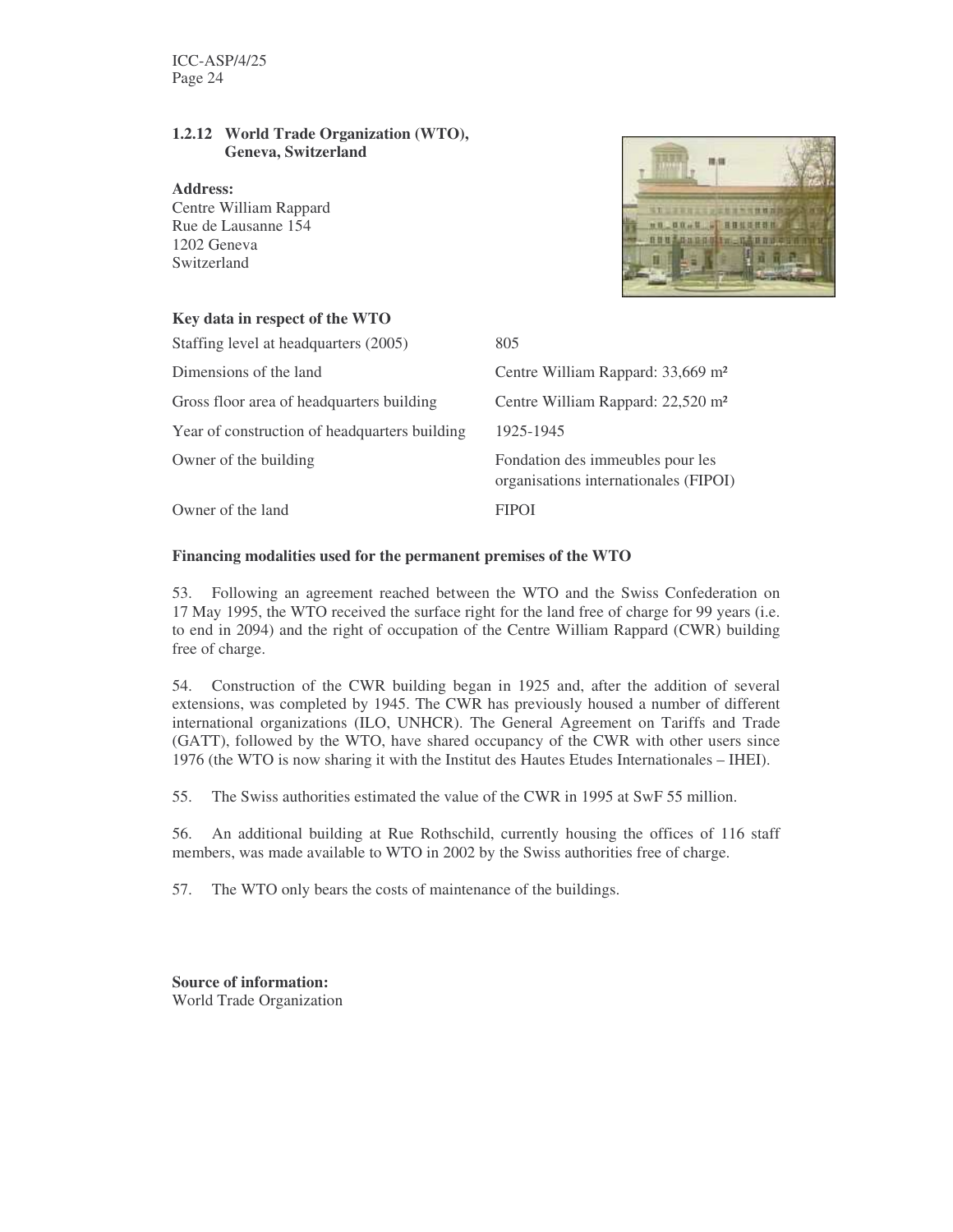#### **1.3 Conclusions and implications for the International Criminal Court**

58. The above descriptions of the financing conditions of major international organizations show that in most cases favourable conditions were offered to the organizations. <sup>4</sup> These conditions vary from organization to organization: while most have been offered the land either free of charge or for a symbolic rent, some have been offered the building free of charge or a loan at favourable conditions.

#### **1.3.1 Range of options**

59. On the basis of a summary of the information received from the analysed organizations, the options may be listed and categorized as follows:

|                |                                                                                                                    | <b>Examples</b>                                         |
|----------------|--------------------------------------------------------------------------------------------------------------------|---------------------------------------------------------|
| $\mathbf{A}$ . | Land                                                                                                               |                                                         |
|                | - Land granted free of charge or for a symbolic rent                                                               | ECHR, ECJ, FAO, ICJ,<br>ILO, ITLOS, UNESCO,<br>VIC, WTO |
| <b>B.</b>      | <b>Building</b>                                                                                                    |                                                         |
|                | - Host State lets the building for a symbolic rent to the organization                                             | FAO, ITLOS, VIC                                         |
| $\mathbf{C}$ . | Loan                                                                                                               |                                                         |
|                | - Interest-free loan, e.g. UNESCO: FF 2.1 billion $(=\text{\textsterling}320 \text{ million})$<br>over 30 years    | ILO, UN, UNESCO                                         |
|                | - Favourable loan, e.g. 3% over 40 years                                                                           | ECJ, ILO (until 1996)                                   |
| D.             | <b>Subsidized costs</b>                                                                                            |                                                         |
|                | - Shared costs between organization (e.g. 25%) and host State (e.g.<br>75%                                         | <b>ICAO</b>                                             |
|                | - Host State pays a (larger) part of the extraordinary budget (e.g.<br>24% instead of 12% for the ordinary budget) | <b>ECHR</b>                                             |
| Е.             | <b>Donations</b>                                                                                                   |                                                         |
|                | - For example the land, the building or parts of the building                                                      | ICJ, UN                                                 |

60. In the case of some organizations, more than one of the above-mentioned options have been applied. For example, the ILO received a piece of land and a favourable loan for the construction of its new premises.

<sup>4</sup> The term "favourable conditions" is understood here to mean better than market conditions/commercial terms.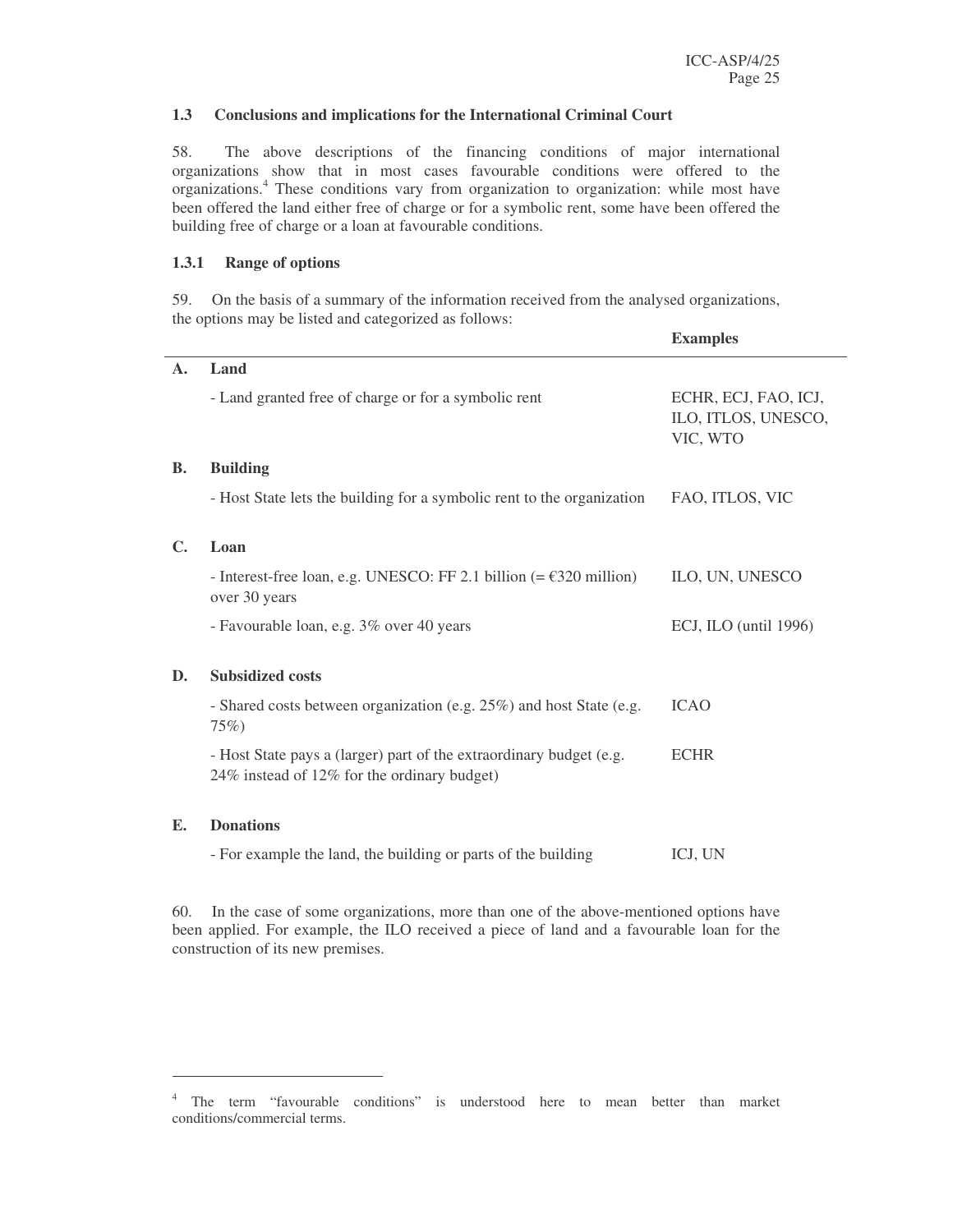#### **1.3.2 Application of favourable conditions for the International Criminal Court**

61. The question that arises for the Court is whether one or more of these conditions could also be agreed for the construction of the new permanent premises and what influence these individual conditions would have on the overall costs.

62. Based on the model calculation presented in the report on the financial comparison of housing options (ICC-ASP/4/CBF.2/4), the impact of the following conditions has been calculated:

- A. Land free of charge
- B. Building and land free of charge
- C. Loan
	- 1. Interest-free loan
	- 2. Favourable loan (3%)
- D. Subsidized costs (25% organization/75% sponsor)

|  |  |  | 63. The following table gives a summary of the costs <sup>5</sup> for the Court under these conditions: |  |
|--|--|--|---------------------------------------------------------------------------------------------------------|--|
|--|--|--|---------------------------------------------------------------------------------------------------------|--|

|                | <b>Description:</b>                                                                                                                     | Annual cost <sup>6</sup> ( $\epsilon$ ) | <b>Savings</b> |
|----------------|-----------------------------------------------------------------------------------------------------------------------------------------|-----------------------------------------|----------------|
|                | <b>Reference: market conditions</b><br>As described in the report on the financial comparison of housing<br>options (ICC-ASP/4/CBF.2/4) | 15.2m                                   |                |
| $\mathbf{A}$ . | Land free of charge                                                                                                                     | 13.4 <sub>m</sub>                       | $-11.8 \%$     |
| <b>B.</b>      | <b>Building and land free of charge</b><br>Operating costs and maintenance costs are borne by the<br>organization                       | 4.3 <sub>m</sub>                        | $-71.7%$       |
| C.1            | <b>Interest-free loan</b><br>Pay-back period 25 years                                                                                   | 10.5m                                   | $-30.9%$       |
| C.2            | Favourable loan $(3\%)$<br>Pay-back period 25 years                                                                                     | 13.4m                                   | $-11.8\%$      |
| D              | <b>Subsidized costs</b><br>Organization pays 25%, host State pays 75% (e.g. ICAO)                                                       | 3.8 <sub>m</sub>                        | $-75%$         |
|                | Combinations:                                                                                                                           |                                         |                |
| $A + C1$       | Land free of charge + Interest-free loan                                                                                                | 7.7 <sub>m</sub>                        | $-49.3\%$      |
| $A + C2$       | Land free of charge + Favourable loan                                                                                                   | 9.7 <sub>m</sub>                        | $-36.2%$       |

 $5$  As rough estimates, subject to detailed negotiation of conditions, a margin of  $+/-15\%$  as described in the report on Financial Comparison of Housing Options, ICC-ASP/4/CBF.2/4.

<sup>&</sup>lt;sup>6</sup> Price level 2012, assuming an inflation rate of 3% per annum.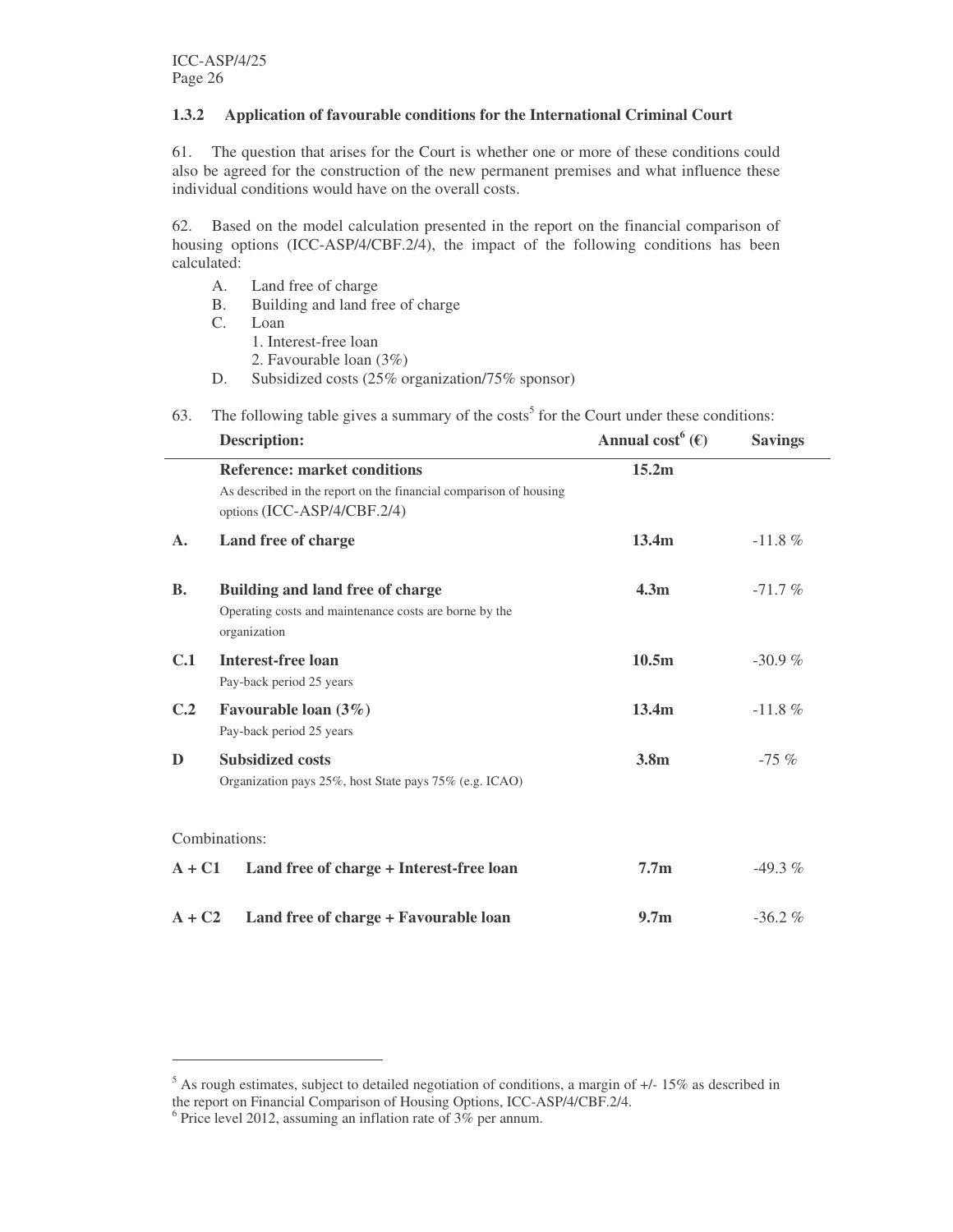#### **2. Alternative methods of financing**

64. The CBF also asked the Court to explore creative financing options such as the possibility of inviting States Parties to consider individual donations for the construction of the premises (for instance particular courtrooms or conference rooms). In other words, the Court was asked to explore fund-raising possibilities. In considering this question, the Court became aware that fund-raising is a complex and sensitive issue, especially for a judicial institution. The Court therefore considers that it may need guidance from the Assembly as to the type and methods of fund-raising that are appropriate.

#### **2.1 Different types of fund-raising**

65. There appear to be two broad categories of fund-raising that may be considered for the construction of the permanent premises:

#### **2.1.1 Public funds**

#### 2.1.1.1 States Parties

66. One option could be to appeal for donations by States or other public bodies having a relationship with the Court (e.g. organizations such as the EU). At this point it still remains to be determined who would be the most appropriate initiator for such an appeal (e.g. Assembly of States Parties).

#### 2.1.1.2 States not party to the Rome Statute

67. The possibility might also be considered of appealing to friendly States that are not party to the Statute to participate in the building costs of the permanent premises. They could thus express their support for the Court without yet being States Parties.

#### **2.1.2 Private funds**

68. Another option might be to consider appealing for donations from private sources. Fund-raising is an important source of income for many public interest organizations worldwide. In the United States alone, an estimated US\$ 248.52 billion was spent in 2004 by private donors (US\$ 5.34 billion under the heading of "International Affairs").<sup>7</sup>

69. If this option is considered, it would still be necessary to decide whether to apply only for funds from established foundations and other institutional donors or whether it would be feasible and appropriate to issue a general or targeted appeal for donations from private individuals as well.

#### 2.1.2.1 Institutional donors

70. Institutional donors are large foundations or trust funds that have formal application procedures for grants. To the extent that the Court qualifies for such applications, it may be possible to obtain substantial grants from institutional donors. It should be noted that some institutional donors are closely linked to specific individuals or have a specific social, political or religious agenda. It may not be appropriate for the Court to accept funds from such sources.

<sup>7</sup> *Giving USA 2005 Report*, publication of the Center on Philanthropy at Indiana University.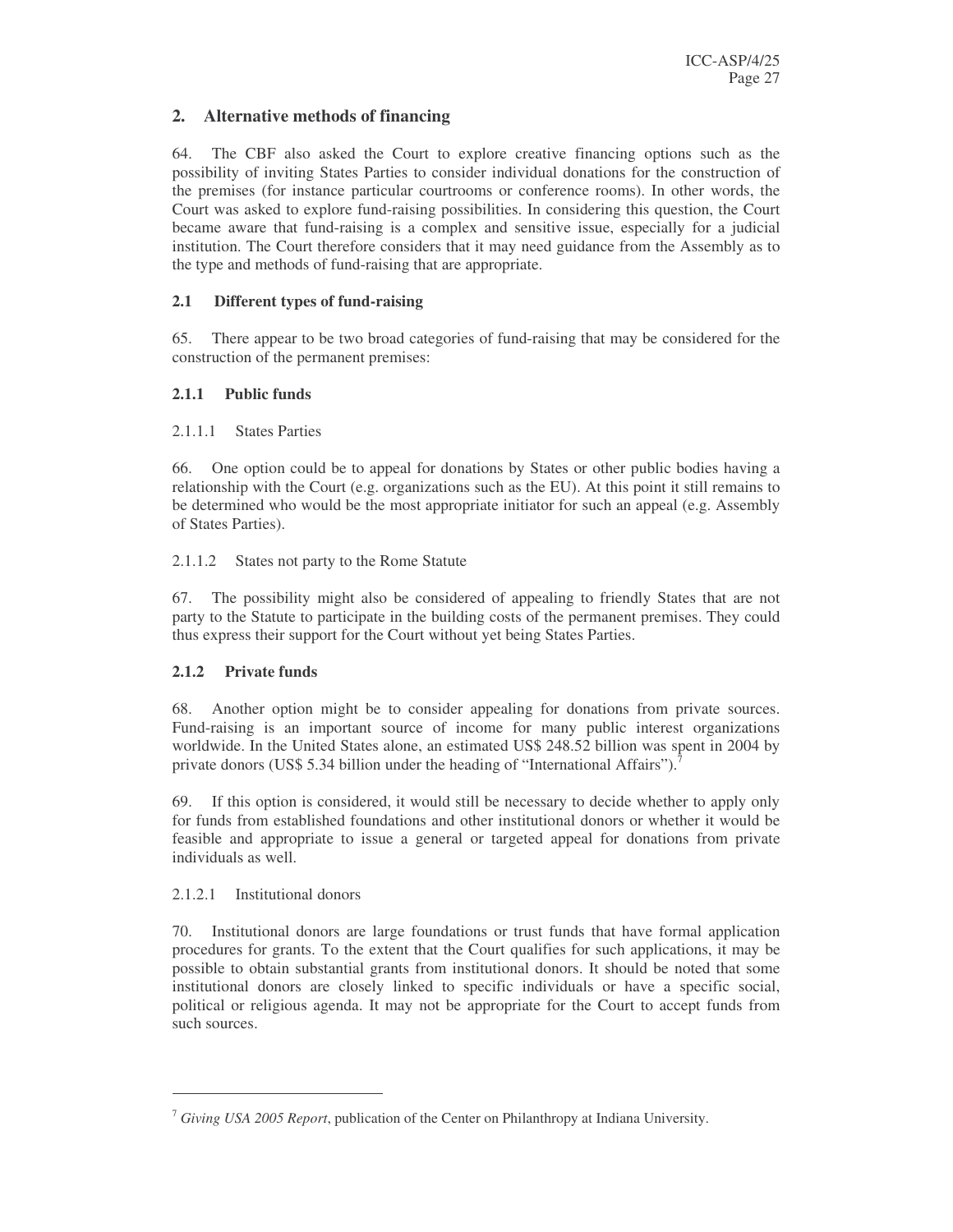#### 2.1.2.2 Private donors

71. Private donors can be affluent individuals, companies or the general public. Each category must be approached in a different manner and requires different fund-raising strategies.

72. One important factor, however, which applies especially to the first two categories, is the applicable fiscal regime. Private donors will only give substantial amounts if the gift is tax deductible. The fiscal regime depends on the applicable national legislation. The question of which "fund-raising markets" can be approached thus needs careful consideration.

#### **2.1.3 Earmarked or non-earmarked donations**

73. The question of whether to establish a trust fund for general donations or whether earmarked donations can be accepted should also be considered. Earmarked donations are donations in respect of which the donor pays for a specific part of the building (e.g. company X donates the IT infrastructure for the courtrooms, person Y donates the library, etc.). Of course, in most cases such donations must be publicly acknowledged, usually in the form of a plaque or by naming the part of the building that was funded after the donor.

- 74. It is possible to distinguish two types of earmarked donations:
	- 1. Donations of a specific functional part of the building (e.g. State X donates courtroom 1);
	- 2. Donations of a specific nature (e.g. State Y donates all the marble used in the construction of the building). $8$

For both options, many variations may be envisaged.

The main difficulty with earmarked donations, however, is that they are usually made at an advanced stage of the design process. Donors want to "see" the part of the premises that they are supporting with their donation. However, this can normally occur only after the architectural competition has taken place and the plans are at an advanced stage of development.

#### **2.1.4 Need to screen all large donations from private donors**

76. It is an open question whether the International Criminal Court, as a court of law, can accept gifts from private entities or individuals for any or all of its facilities. The Court is a judicial institution that must uphold the highest standards of independence and impartiality.

77. All potential donations by private donors must be screened for possible conflicts of interest. It could be highly damaging to the Court's image if, for example, a donor proved to be linked, be it indirectly, to a potential investigation or suspect. Likewise, it would be inappropriate to accept donations from persons or institutions with a potential conflict of interest, e.g. providers of services to the Court, law firms with an interest in appearing before the Court, etc. It is also questionable whether the Court could accept donations from sources with a clear political or religious profile.

78. Clear criteria regarding who can be approached and from whom contributions may be accepted will thus need to be developed. This will also depend to a large extent on who does the fund-raising. The Court itself will clearly be more constrained than a third party acting for the benefit but not in the name of the Court.

<sup>&</sup>lt;sup>8</sup> For instance, different States have donated materials such as marble, wood, etc. to the Peace Palace.